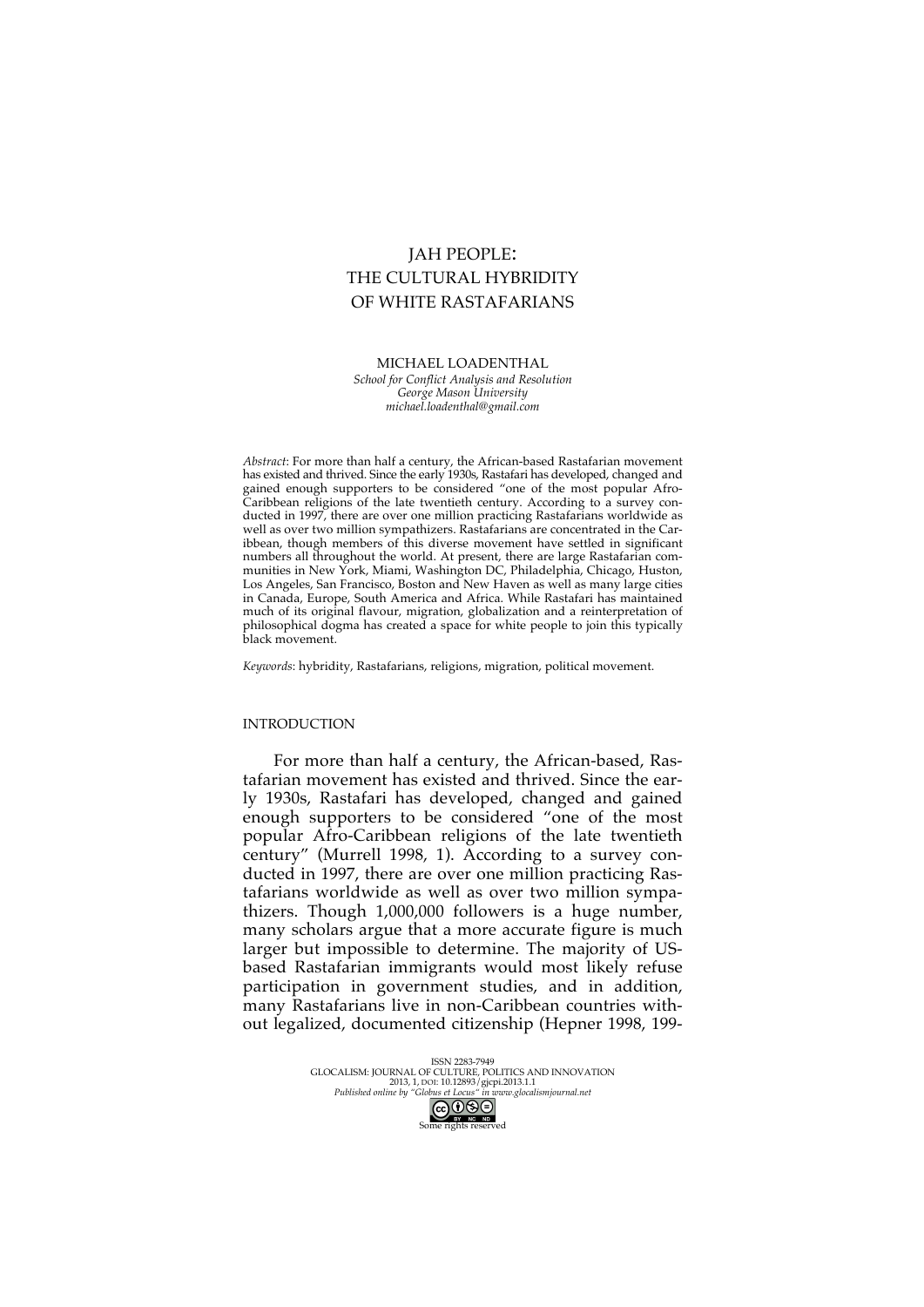200). Rastafarians are concentrated in the Caribbean, though members of this diverse movement have settled in significant numbers all throughout the world. At present, there are large Rastafarian communities in New York, Miami, Washington DC, Philadelphia, Chicago, Huston, Los Angeles, San Francisco, Boston and New Haven as well as many large cities in Canada, Europe, South America and Africa (Dijk 1998, 178-180; Hepner 1998, 199-206; Simpson 1985, 291). Almost since its conception in the early 1930s, Rastafari has maintained six basic principals<sup>1</sup>: 1) Humanity of God and divinity of man; 2) God's divinity is reveled through man; 3) God is in every man; 4) Salvation is here on Earth; 5) The protection and celebration of all life is a duty; 6) Emancipation, liberation and a rejection of the evils of Babylon<sup>2</sup>.

While Rastafari has maintained much of its original flavor, migration, globalization and a reinterpretation of philosophical dogma has created a space for white people to join this typically black movement.

Cultural hybridity, the idea that all cultures are composed of elements and influences of other cultures, can be clearly seen in white Rastas' defiance towards traditional racial roles. While we hold Rastafarian culture in one hand, and white culture in the other, we can clearly see two distinct cultures. But what happens when a white person interacts with a culture that is not their norm? How has Rastafarian thought evolved as to allow whites a role in their movement? What does a culture of white Rastafarians look and feel like? These questions will be explored in the proceeding pages, and it will be argued that the creation of a white, Rastafarian, hybridized culture was made possible through globalization, the deterritorialization of Rastafari, and an inherent fluidity found in Rastafari. Gradually changing views on race, aided by the turbulent political atmosphere of the 1960s and 1970s allowed for whites to become active members in this historically black movement. These questions will be dealt with through an exploration of the original intentions and ideas of Rastafari, as well as the conditions that created a suitable atmosphere for such a movement to succeed. In addition, the migration and subsequent deterritorialization of Rastafarians will be examined to serve as a model for hybridization.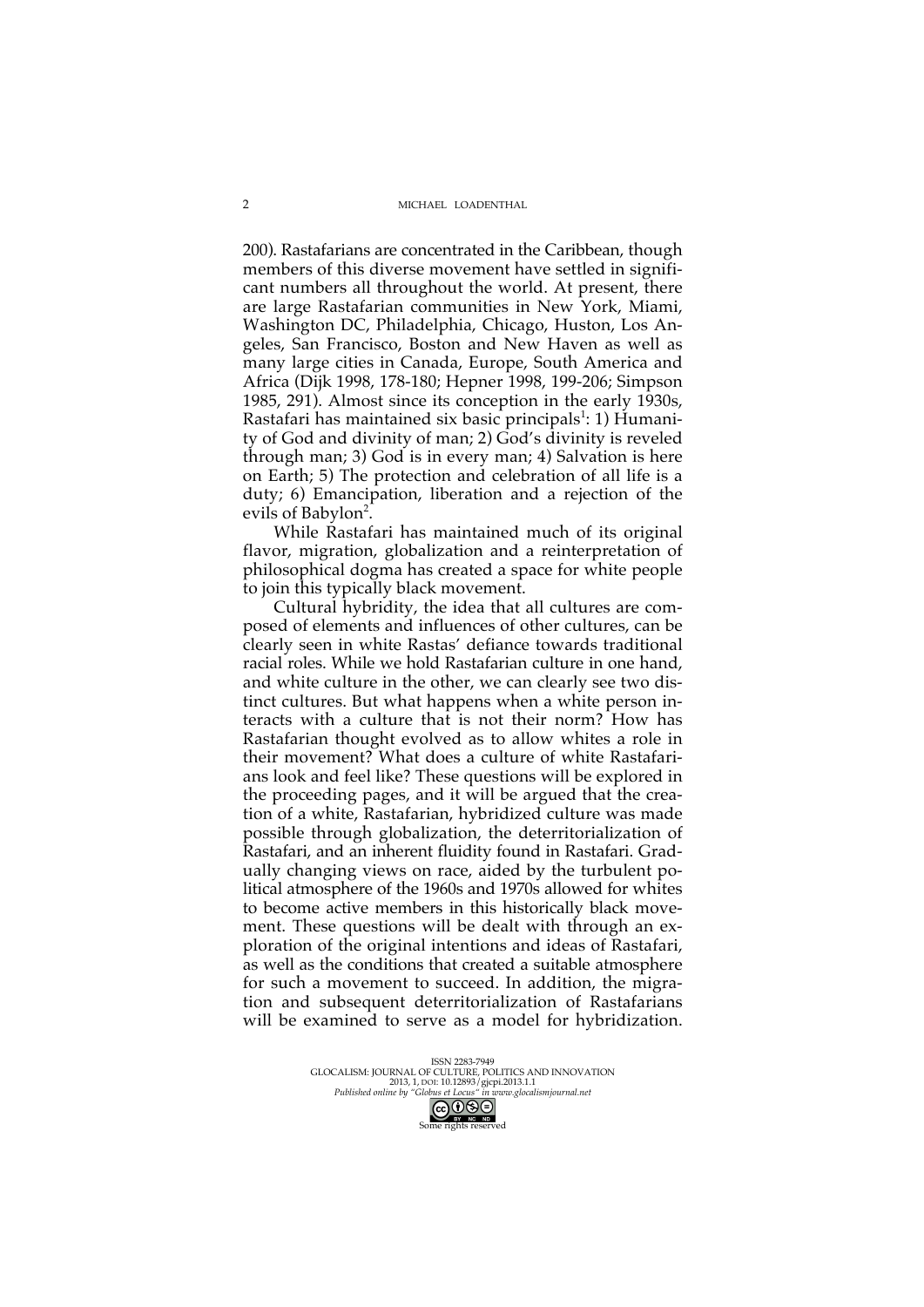Lastly, attention will be given to Rastafari in action through the exploration of interviews with Rastas (both black and white) as well as other primary sources.

#### BACKGROUND

Desperate economic times, brutal colonization and vast racial inequality were the norms in Jamaica in the 1930s. These dire conditions created the need for a grassroots, empowering, anti-colonialist movement that could reach throughout the Caribbean. Rastafari is that movement. The original Rastas battled their government for the redress of grievances dealing largely with land, rent and taxes (Simpson 1985, 286). Not only were black Jamaicans poor and oppressed, but their government was ruled by a white minority. This clash of power forced the need for a movement that was not only against the British colonial occupation of the island, but was also racially conscious. While some have argued that Rastafari was founded largely on the teachings of Marcus Garvey, the vibrant black nationalist, scholars seem to disagree, attributing much less to the pan-Africanist. While Garvey taught racial awareness and identify, he was also an advocate of separatism, something not found in Rastafarian culture. On the contrary, Rastafari is very communal, and while it does advocate racial identity and conscious, Rastafari does not teach racial superiority, a concept that made Garvey famous.

Rastafari is loosely based on several bodies of scripture, but as a religion, and as a cultural or political movement, Rastafari has little or no written rules or codes, and is assembled largely from oral traditions and teachings (Nettleford 1998, 318-319). The religious themes come largely from The Old Testament and New Testament as well as several lesser-known texts. These include The Holy Piby – also known as "The Black Man's Bible", compiled by Robert Athlyi Rogers of Anguilla from 1913-1916, which predicts the destruction of Babylon and the return to Zion – and the Kebra Nagast, also known as "The Glory of the Kings", and considered by Rastas to be the lost bible of Ethiopia (Roskind 2001, 36-37). The Old and New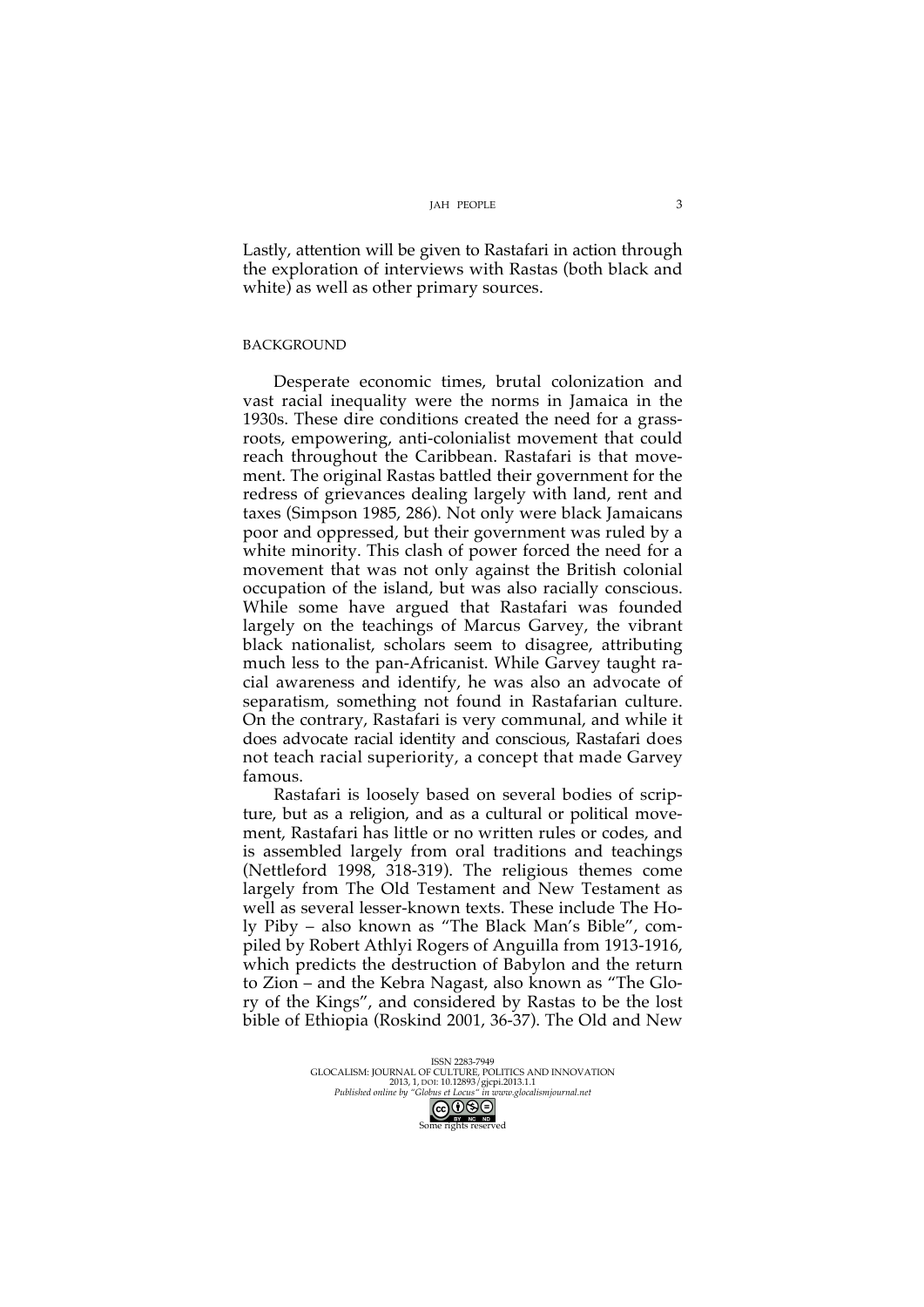Testament, combined with The Holy Piby, The Kebra Nagast, and the writings and speeches of Emperor Haile Selassie I (also known as H.I.M.). Rastas believe that God, known as Jah, will one day emerge and remove his followers from a place of oppression, known as Babylon, and take them to a utopia, known as Zion. As this paper deals with Rastafari as a *cultural* and *political* movement, it will only tangentially discuss its religious basis and history.

Historically, Rastafari developed as a reaction to the British occupation of Jamaica (Hutton 1998, 37). Modern colonization served to dehumanize Jamaica's citizenry, and created a space for the development of an oppositional culture amongst the largely black and poor members. The manifestation of Rastafari from within the Jamaican populace was marked by a rejection of colonial and British values. The movement is often noted for its distinct dress and grooming practices, its use of marijuana, its strict diet, and reggae music. In order to establish Rastafari as a culture, a short explanation must be provided to place these cultural practices in context. The wearing of dreadlocks is often the first sign of a Rasta. According to Robert and Julia Roskind, two white Rastas who have lived and studied in Jamaica, dreadlocks are "a covenant with Jah and show a commitment to [the] faith, a commitment against the customs and social codes of Babylon". It is argued that in the Bible, there is no reference to Christ cutting or grooming his hair and so he is regarded as most likely being a "locksman" (Roskind, Roskind 2001, 38). As Rastas derive teachings from the Christian scriptures of Jesus, emulating such practices is essential. The typical Rasta also wears simple, often ragged clothes. This is primarily done as an articulation of Rastafari's promotion of simple living, but as Clinton Hutton and Nathaniel Samuel Murrell write, this is only part of the reason. "The symbolism of their ragged dress and other attire is that of identity with biblical prophets, traditional African dress, and the downtrodden of the world, whom they believe will inherit planet Earth at the time of reversals, when Jah judges this wicked world" (Hutton, Murrel 1998, 51).

Rastas also have a strict diet called 'Ital'. Ital means "springing from the earth, earthy, natural" and is usually classified as organic, vegetarian/vegan and often raw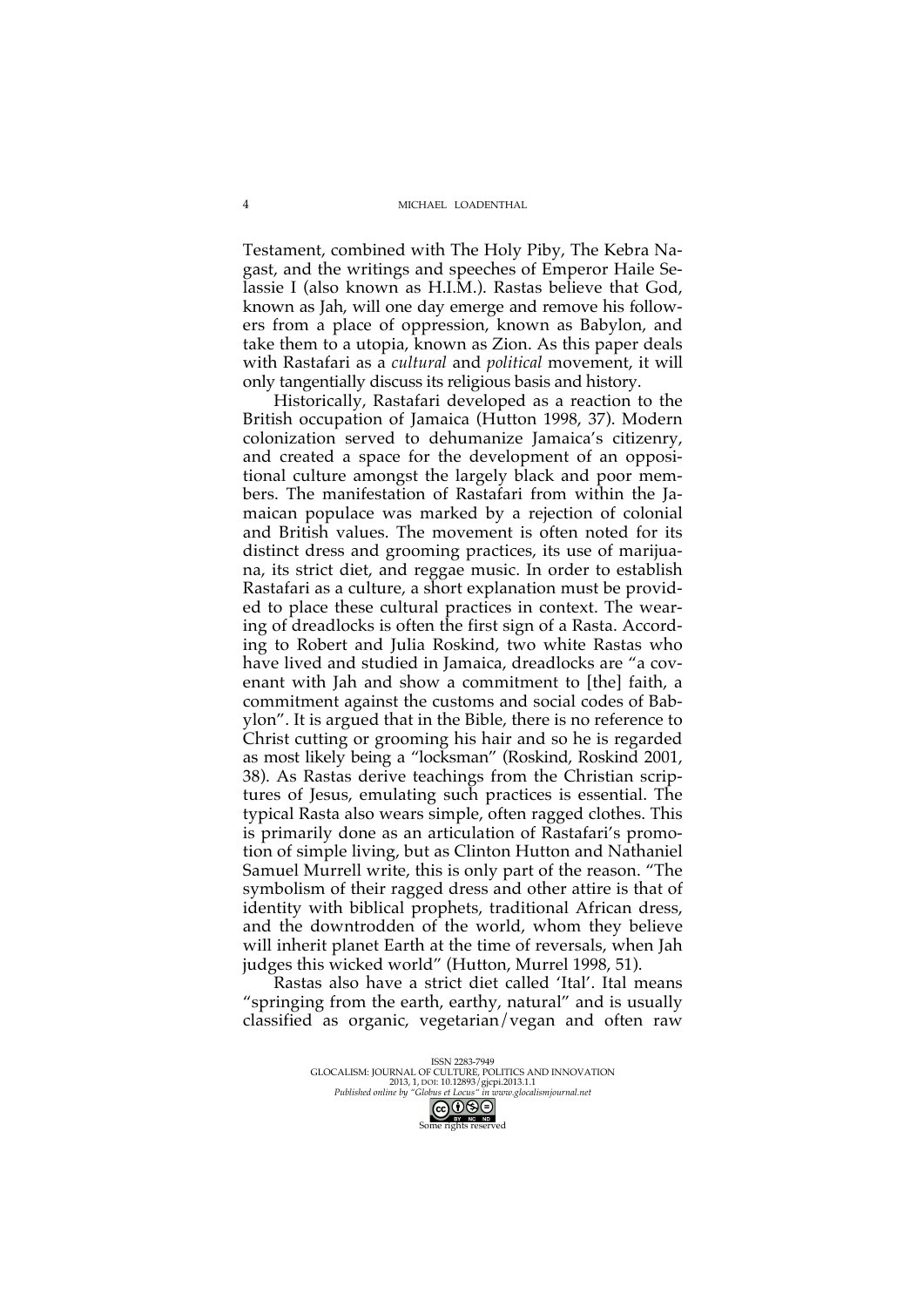(Edmonds 1998, 354). Ital teaches herbal healing and an emphasis on holistic ecology. The use of marijuana, referred to as ganja, is also a cultural practice that has given Rastafari significant notoriety, especially in the United States where thousands of Rastas have been jailed for possession of the drug (Hepner 1998, 202-203). According to Randal Hepner's paper examining the Rastafarian movement in the "metropolitan" United States, "by the mid-1980s, more than two thousand Rastafarians were behind bars in New York's state correctional facilities (Hepner 1998, 203). Ganja is used by the Rastafarian community as a sacrament, and for some, as part of a medicinal routine (Hepner 1998, 205; Roskind, Roskind 2001, 39). Many Rastas contend that ganja use is integral to their culture and religion, while maintaining that other drugs are dirty and unnatural. Thus, despite its commercial image, Rastafari can be considered anti-drug, excluding marijuana, which is considered an earthly sacrament, not a drug (Hepner 1998, 205). The last defining characteristic of the Rasta culture is reggae music, a topic that will be explored further in subsequent discussions of reggae's function as a cultural disseminator.

Since the 1950's, the Rastafarian movement has been a hot topic in academia, and a 1996 survey of Rastafarian scholarship found over 150 "substantive publications (books and articles)", as well as hundreds of conference essays, unpublished works, dissertations, editorials and websites that dealt with Rastafari (Murrell 1998, 10). Upon conducting research for this study, one quickly identifies the seeming lack of analysis concerning cultural hybridity and white Rastas. One of the only examples to the contrary is Barbara Makeda Blake Hannah's book *Rastafari: The New Creation* (Hannah 2002) which contains raw interview transcripts on the topic, but little to no analysis. Despite such limitations, so-called raw data sets such as this provided the majority of my material for analysis, and while I was able to contact some movement members directly, a large portion of the materials were developed for other purposes and appropriated for this study. In this vein I was able to review firsthand accounts from Rastas (both black and white), read interviews and online discussion board postings, and corresponded with many authors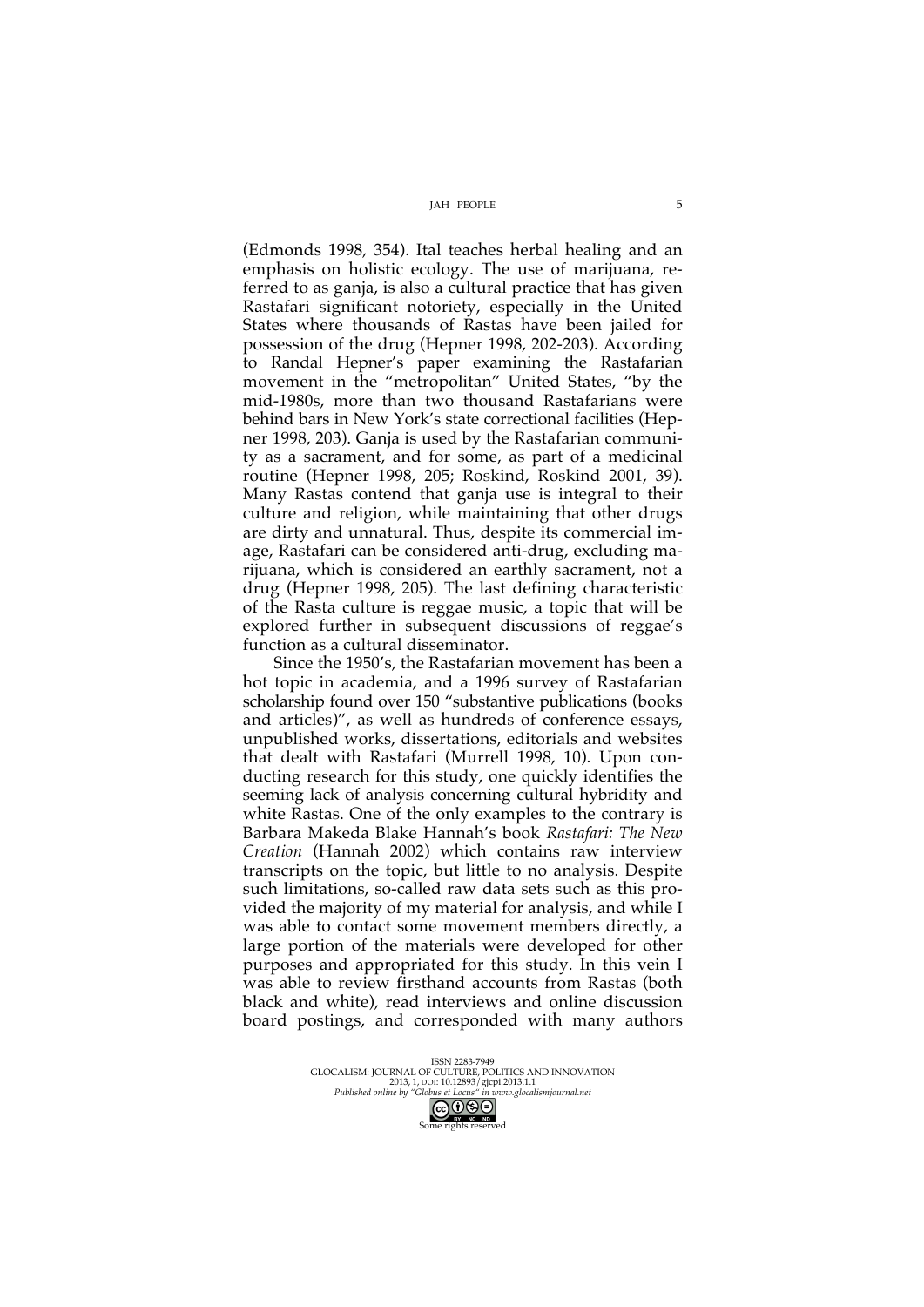and scholars via email. Through these interactions, I was able to find adequate resources dealing with Rastafari, its global dispersal, and its racial attitudes. Since there were no academic studies found that dealt with the topic specifically, a combination of more general texts were utilized to gather information and make conclusions. It should be noted that this study is not the first to point out large gaps in the field of Rastafarian research. In his essay, *Chanting Down Babylon in the Belly of the Beast: The Rastafarian Movement in the Metropolitan United States*, Hepner points out the lack of attention and formal study focusing on the migration of Rastas to the United States and the impact of Rastafarian communities in predominantly white communities.

#### A FEW NOTES ON METHOD

A proper study dealing with issues of race, which inherently deals with issues of privilege, should provide space for critical reflexive self-analysis. Thus as the author/researcher<sup>3</sup>, it becomes relevant to state that as the researcher, I am a white, US-born, male, raised within a Judeo-Christian context, who has had a moderate level of interaction with the Rastafarian community. These interactions have come from residing in a community in northwest Washington, DC (2002-2010) with a large number of Jamaicans and Rastafarians, and living amongst (black) Rastas in Kingston and Negril, Jamaica (2004-2005). As a non-member of the Rastafarian community, this research attempts to maintain a high standard of centrism, and in doing so, does not include the works of *extremists*. The work of radically political Rastas (falling somewhere on a leftist spectrum) as well as dogmatic, fundamentalist, religious Rastas has been read, but not included in the research. This study is meant to focus on the experience of the average Rasta, not that of a radical. This proceeding discussion treats Rastafari as a political, social and cultural movement and to a lesser degree, a religion. It is very common for followers to refer to Rastafari as "a way of life, a philosophy, and an ethical code" (Simpson 1985, 288). This position follows prominent scholars who have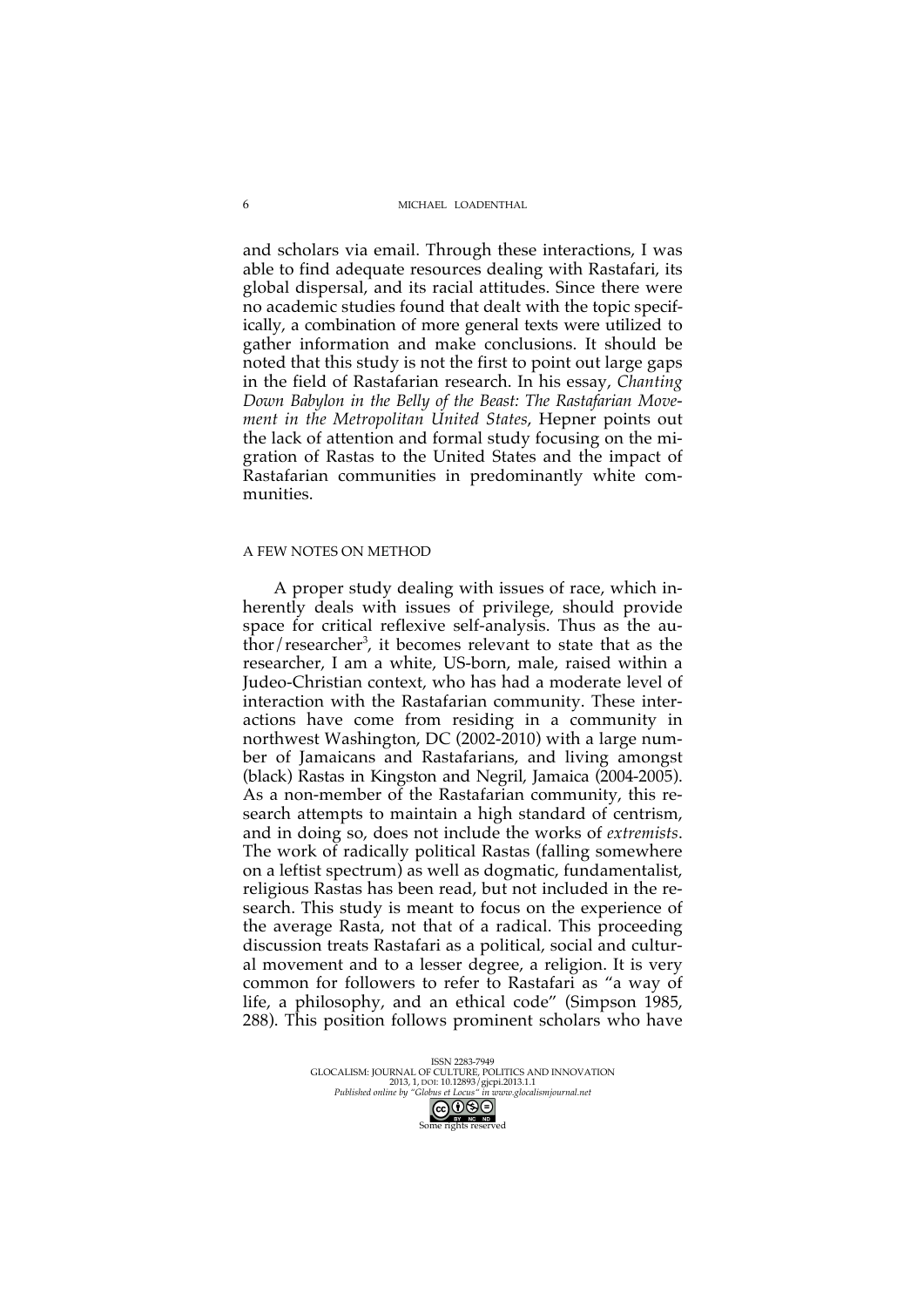argued that since the late 1960s, the religious nature of Rastafari has become less important in light of the political, social and cultural manifestations (Campbell 1987, 78).

It must be acknowledged that a nuanced and delicate understanding of racial (and identity) politics is necessary to adequately deal with this topic. Regretfully, the scale of this project did not allow me to delve into these areas. In this study, due to its specific dealings with race, it is important to clarify what is meant my "black" and "white" as individuals divergently construct racial identities. Since Rastafari serves to revaluate the notion of "blackness", the usage of "black" in this study is meant to refer to an individual with brown skin who identifies their ancestral heritage as African. In this study, African-Americans, Afro-Caribbeans, Africans and all other people of similar physical features and ancestral identification are considered black. "White" is categorized as Caucasian, not identifying Africa as one's ancestral homeland. This demarcation leaves out a large portion of the Earth's inhabitants, and this is recognized.

Much of the following findings deal with the experiences of Rastas (black and white) in countries outside the Caribbean. Therefore, it becomes important to research and interpret the effects of such migrations. This study operates under the assumption that the physical relocation of Rastas, from the Caribbean into typically white areas, aides the spread of Rastafari, and allows for the creation of hybridized, white, cultural pockets contained within large metropolises. It is argued in this study that the migration of Rastafarians into the Americas, Europe and Africa created Rastafarian communities that allowed whites to be introduced to the culture. This argument is based largely on the well-documented example of the English Rastafarian experience.

Upon discovering the lack of materials available that dealt with white Rastafarians, I developed a formal, adaptable letter of inquiry requesting assistance in my research. After compiling a listing of 18 names of scholars and other authorities, I adapted the letter to fit each recipient and sent them out. Of the 18 sent, replies were received from 12. Of those 12, eight were used in the final research. Many of the responses pointed me towards ob-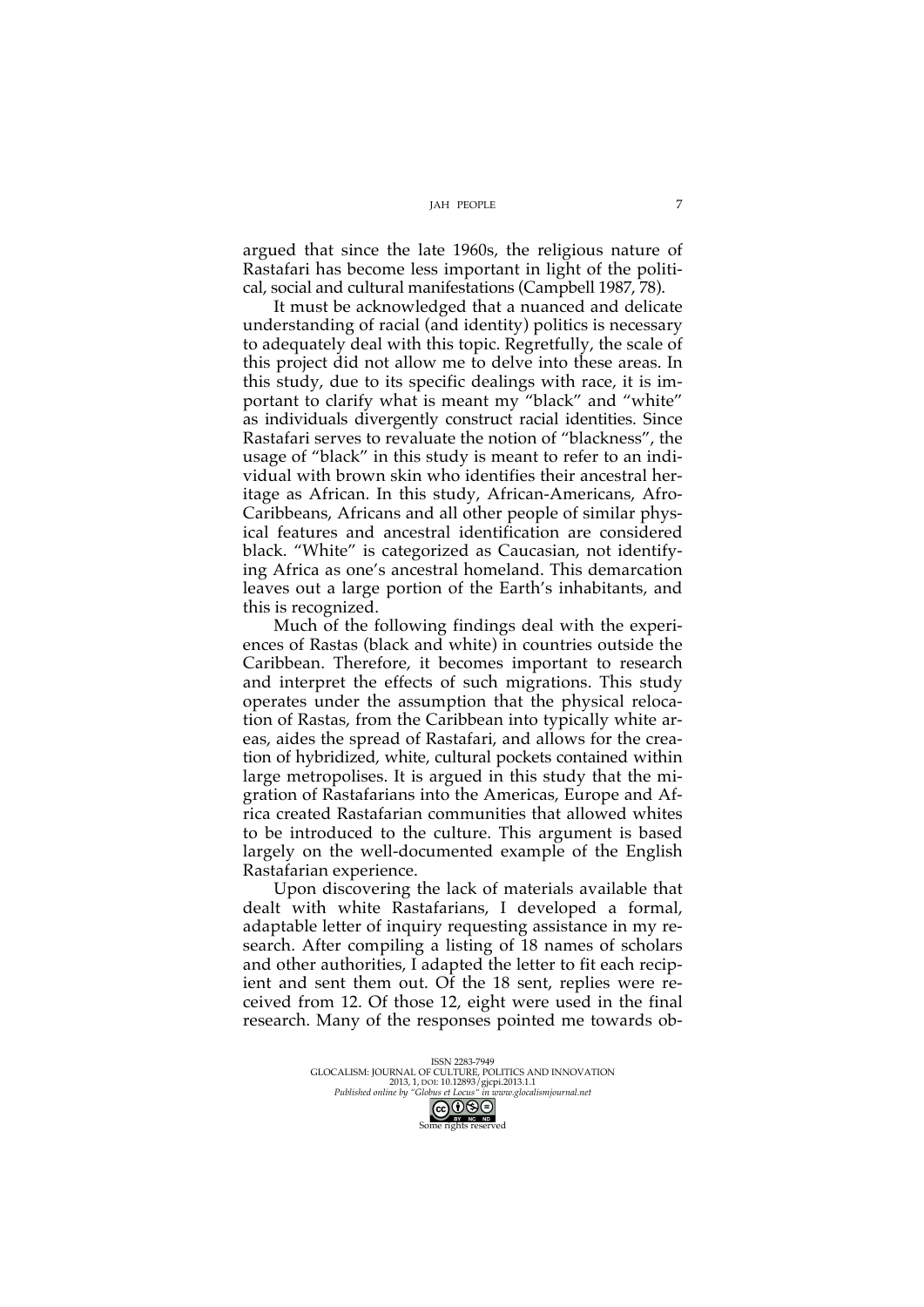scure resources or provided a recommendation for a source. These recommendations were helpful for locating books of use in this study. Additional assistance was provided by library staff at Howard University, a historically black college in Washington DC, which maintains an extensive array of Afro-Caribbean materials. While many of the materials located were of a traditional nature, some deserve individual notation. Robert and Julia Roskind's book, *Rasta Heart: A Journey Into One Love* (Roskind, Roskind 2001), is a personal account of two white Rastas living in Jamaica. This book provided a good sense of experience, and combined with related discussions and interviews found on Rastafarian message boards and websites<sup>4</sup>, I was able to utilize a large number of personal, first hand sources. I also utilized an interview with a Rasta elder, provided to me by Michael Kuelker. The interview was conducted for Kuelker's 2004 book, *Book of Memory: A Rastafari Testimony*. In addition to this interview, I was able to access the lengthy interviews contained in Barbara Makeda Blake Hannah's book, *Rastafari: The New Creation* (Hannah 2002), as well as those contained in Chiara Alessandra Bistarelli's, *Immigration and Assimilation: The Rastafarian Experience* (Bistarelli 1996).

## DESCRIPTION OF RESULTS

The results of this research can be broken down into four subsections: 1) The conditions that necessitated the formation of an empowering movement for colonized Jamaicans; 2) The spread and deterritorialization of Rastafari from 1930-1970; 3) The creation of a hybridized culture of white Rastafarians; and, 4) The overwhelmingly positive experience of whites in the Rastafarian movement.

## *The conditions that necessitated Rastafari*

The early period of British colonization and occupation of Jamaica created the conditions that necessitated the formation of a radical, anti-colonialist, black empowerment movement. In their essay, *'Rastas' Psychology of Blackness,*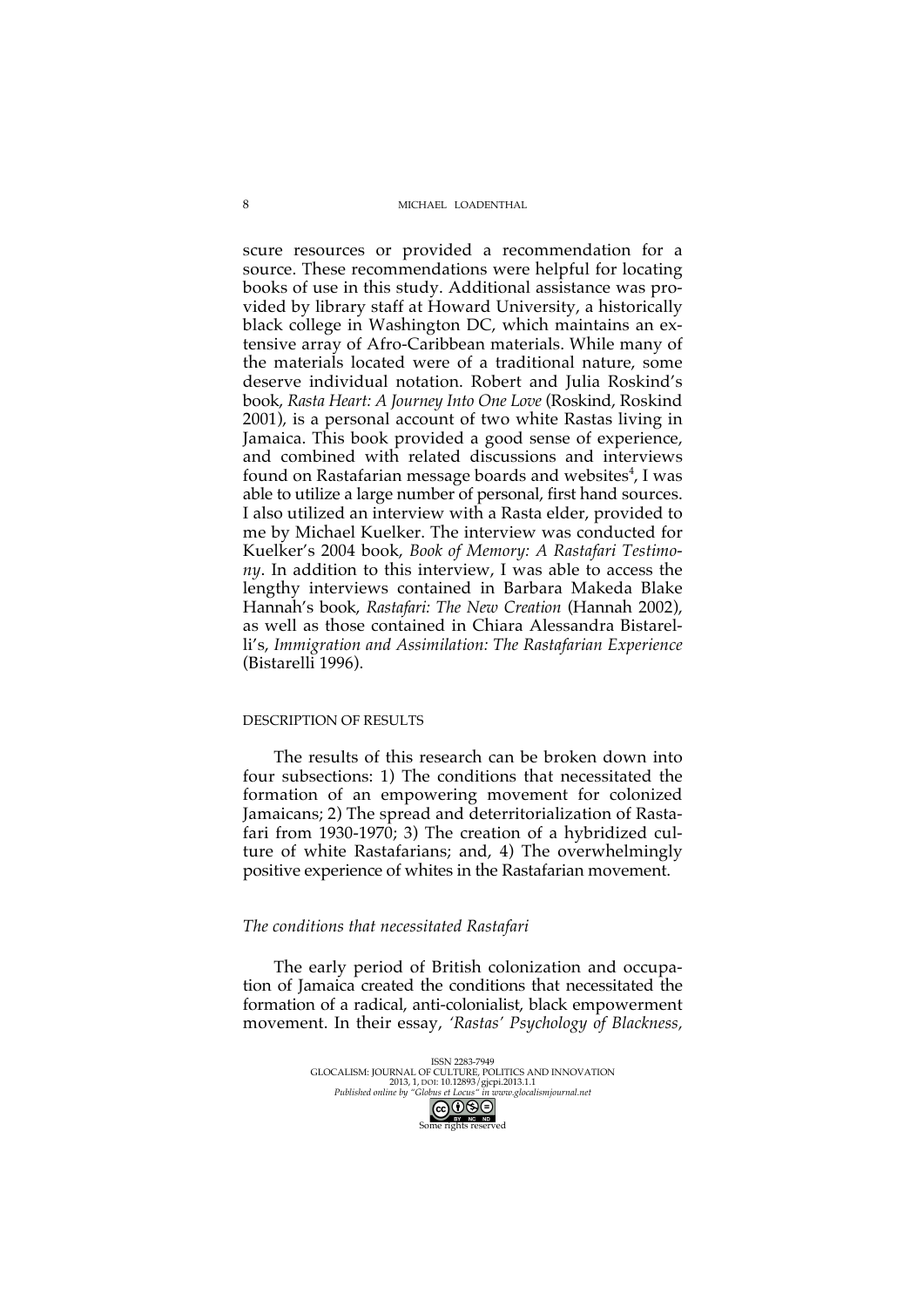*Resistance and Somebodiness*, Clinton Hutton and Nathaniel Samuel Murrell describe the psychological state of the average Jamaican living under colonialism. They write: "confronted with a regime of persistent violence, racist propaganda, psychological warfare, and the negation of anything African, many Blacks came to believe the racist stereotypes that Europeans assigned to Africans" (Hutton, Murrel 1998, 47). When this was brought to attention, the Rastafarian movement was quick to label such blacks as having "white hearts", meaning that though they were culturally and physically black, through a process of internalized racism they were possessed by "white hearts" that dictated the way they saw themselves (Hutton, Murrel 1998, 47). This manifestation of internalized racism created the need for a strong movement for black empowerment. In the face of such beliefs, many turned to the sometimes militant teachings of Marcus Garvey, while others looked towards the formation of a more holistic ideology for combating racism – this is where Rastafari was born in the hearts of Jamaicans.

Combined with the internalized racism, brutal occupation, and staggering economic inequity found on the island, the Rastafarians were able to harness the broadbased discontent of the people and begin to develop a movement. From the 1930s to the 1960s economic conditions improved slightly, and moved towards a more equitable distribution of income, but by the 1960s, whites were still earning more than thirteen times the salary of the average black worker (Waters 1989, 29). This vast economic inequity allowed Rastafari to spread throughout the poor communities of Jamaica and appeal to the already disheartened population.

# *The spread and deterritorialization of Rastafari: 1930-1970*

The Jamaican Rastafarian movement has its ideological beginnings in the 1920s with Marcus Garvey's ideas of black empowerment, but it was not until the 1930s that the movement began to gain support and attention. The following brief history illustrates significant events that allowed Rastafari to gain support and attention from 1930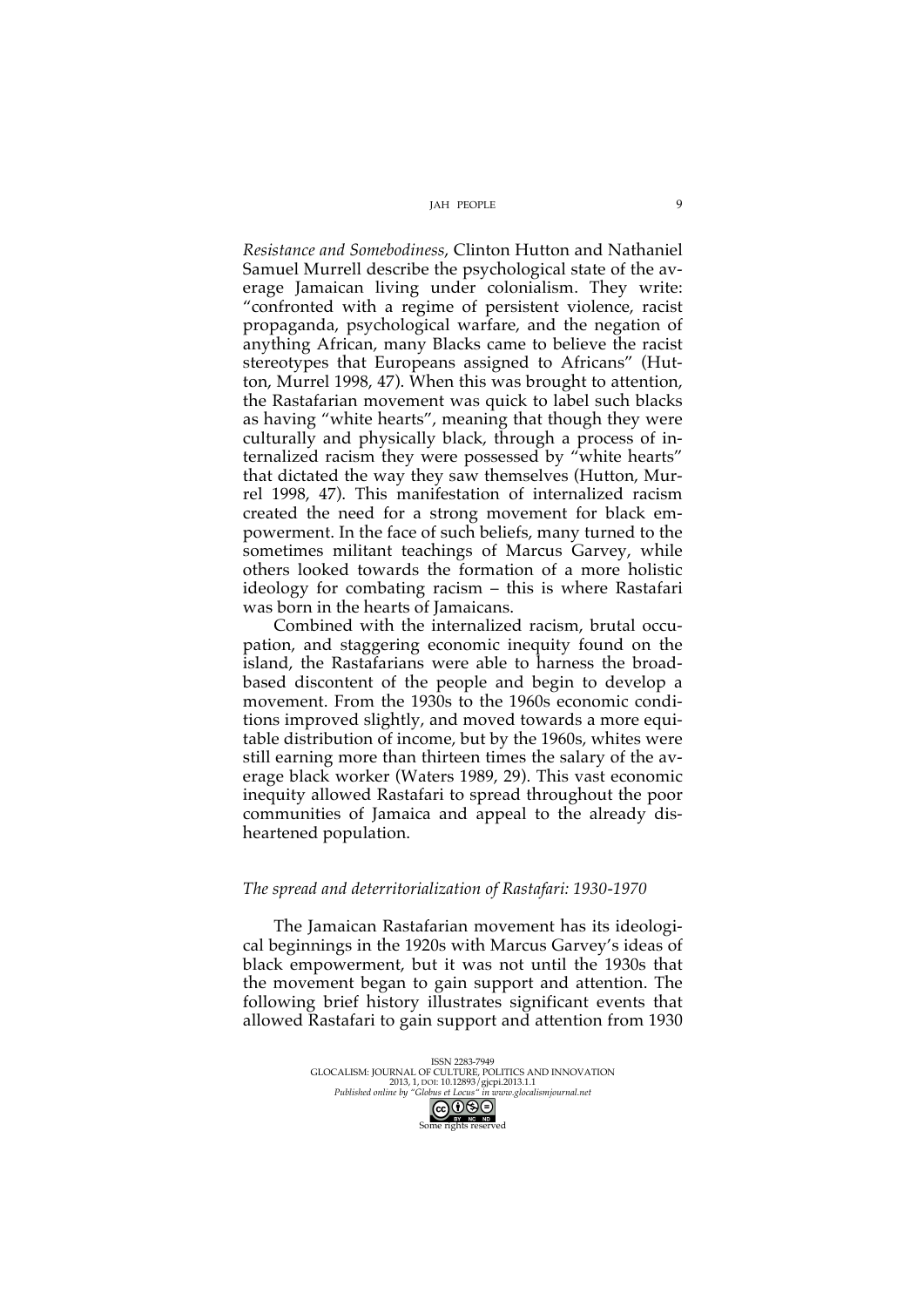to the 1970s. The events are taken largely from the work of Nathaniel Samuel Murrell and Frank Jan Van Dijk's essay, *Chanting Down Babylon Outernational: The Rise of Rastafari in Europe, the Caribbean, and the Pacific*.

In 1930, the strongly held religious beliefs of many Rastafarians were confirmed. Just as they had predicted in the scripture, their prophet, Halie Selassie I (HIM) was crowned king of Ethiopia. Found inside the book of Psalm, the line reads: "Princes shall come out of Egypt; Ethiopia shall soon stretch out her hands unto God" (Psalm 68:31 KJV). The importance of this fulfillment of prophecy cannot be overstated. Hutton and Murrell attempt to place it into the context. While discussing the formation of the Rastafarian psychology, they write: "To these Jamaicans, the coronation of Halie Selassie marks nothing less than the commencement of a new world (…) it is the beginning of the end of the colonial European-Christian world order, the ascendancy of the black race, and the freedom of humanity in the new order" (Hutton, Murrel 1998, 38). Through the attention paid to the coronation of HIM, the Rastafarians were able to draw massive amounts of attention to their plight and their movement. The emperor's coronation was broadcasted internationally and viewed all throughout Jamaica and Ethiopia (Murrell 1998, 6-7).

While the coronation of HIM gave Rastafari a sense of religious importance in the world, the Rastafarian reaction to the Italian invasion of Ethiopia (1935-1936) allowed the movement to gain support (Lewis 1998, 150). While Rastas and Garvyites were protesting all over Jamaica, Rastas and their supporters in the United States, Britain and parts of Africa were organizing. These support groups helped raise money which was then funneled to militant, Rasta resistance fighters and their supporters who took up arms against Benito Mussolini's fascist regime (Murrell 1998, 7). This new militancy and widespread opposition to fascism allowed Rastafari to gain international attention.

The 1950s brought three major boosts for Rastafari. Beginning in the 1950s, there was an upsurge in academic studies exploring Rastafari (Murrell 1998, 10). This eventually led to the founding of the University of the West Indies in 1960. In 1958, there were large scale efforts to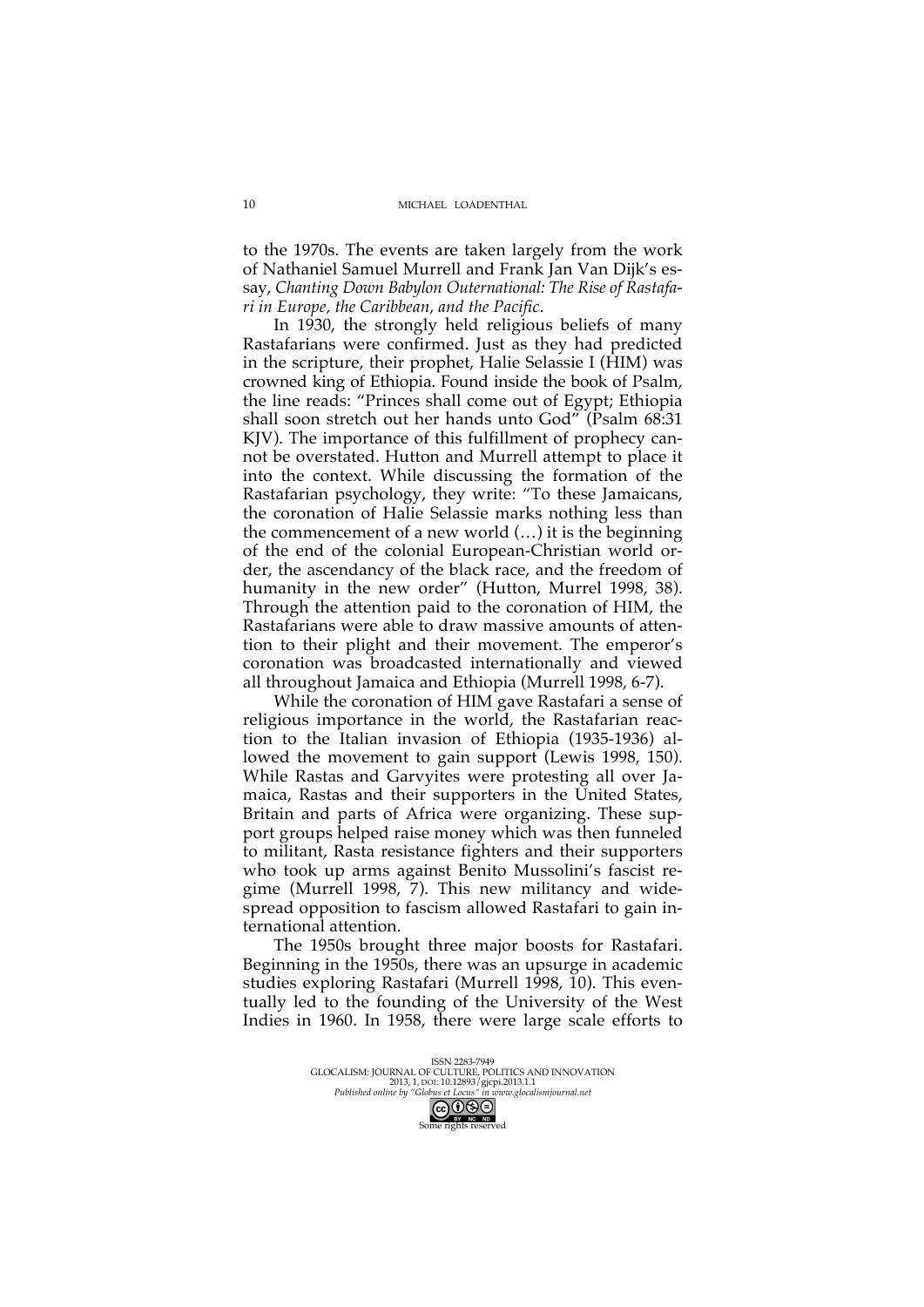unite the many Rasta factions in the Caribbean. Later that year, a large Rasta march in Kingston concluded with the Rastas announcing plans to take over the country (Murrell 1998, 8). Three months later, Rastafarian activists occupied the governor's house and used the attention to call for increased militancy in their struggle. Eight years later, in 1966, Halie Selassie traveled to Jamaica to meet his disciples, which by now constituted large numbers of Jamaicans. This event provided yet another media frenzy for the Rasta movement to capitalize on. In the months following Selassie's visit, a motion was filed with the Jamaican Senate that proposed making Selassie the King of Jamaica, in place of Queen Elizabeth II of Britain (Murrell 1998, 9).

In the 1970s, two events served to further the Rastafarian struggle. In 1972, the People's National Party (PNP) came to power in Jamaica, and Michael Manley, the party's Prime Minister, publicly lent himself and his party's support to the Rastafarian struggle (Murrell 1998, 9). The last, and arguably most import event that served to further Rastafari was the popularity of reggae music. In the 1970s reggae music reached its height of popularity around the world. Furthered by the huge success of artists like Bob Marley, reggae allowed millions of people to be exposed to Rastafarian ideas, stories and public figures. This phenomenon will be discussed later in its relation to the deterritorialization of Rastafari.

#### *Creating a hybridized culture of white Rastas*

The creation of a hybridized culture of white Rastafarians can be seen through the analysis of three global phenomena: 1) The commercial popularity of reggae music; 2) The decline of the organized Left and the merging of Rastafari; and, 3) The migration of Caribbean people.

When the 1960s came to a close, the message and spirit of Rastafari had spread all across the world through reggae music (Dijk 1998, 181). "By the end of the sixties, the influence of the Rastafarian movement on the development of the popular culture was evident by the fact that the most serious reggae artists adhered to some of the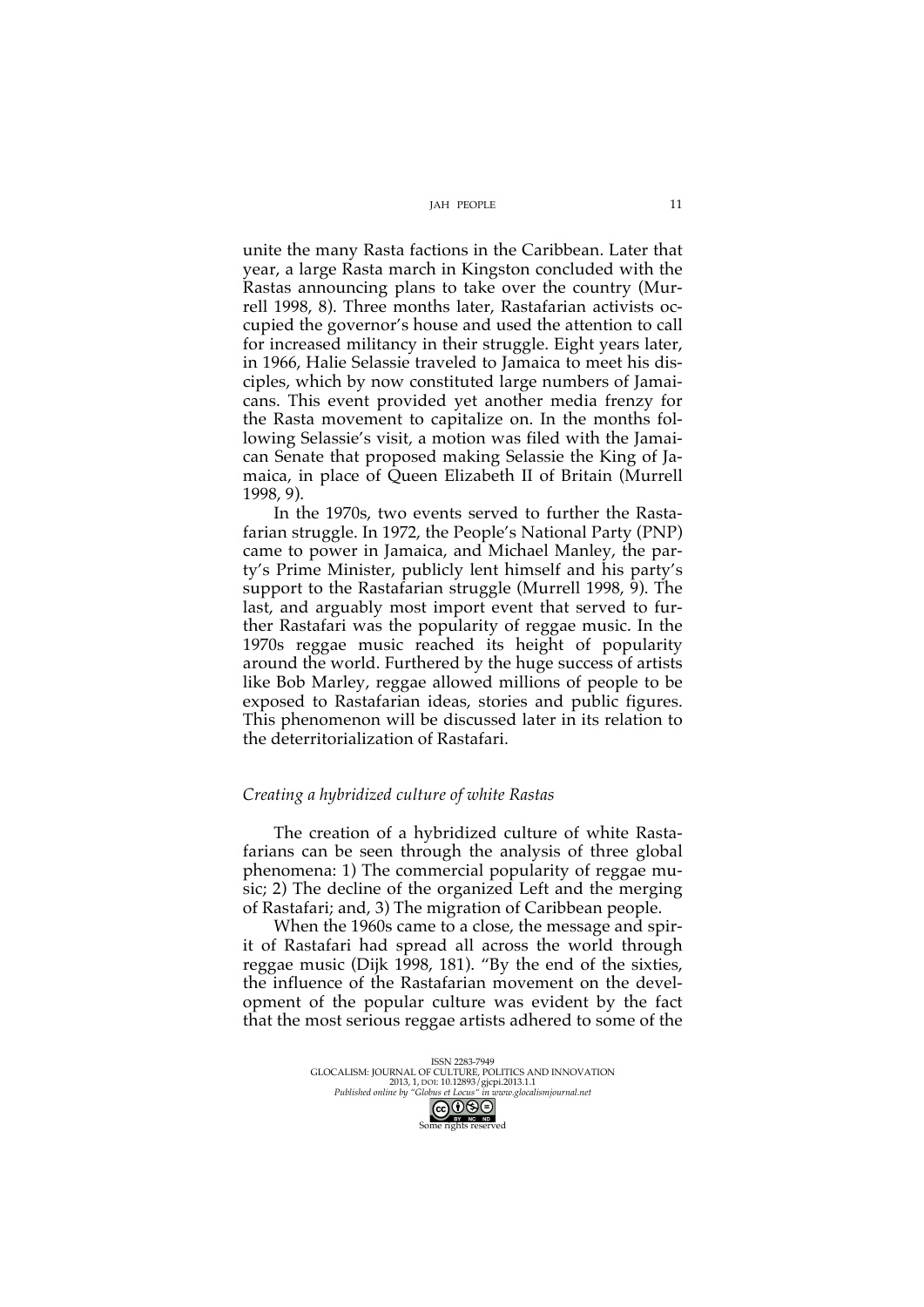principals of the Rastafarian movement" (Campbell 1987, 154). Musicians like Bob Marley and Burning Spear forced people to hear the words of Rastafari by making their struggle and history the main themes in the music. Very quickly, reggae festivals began to spread, and gradually, the crowd got more and more white. This occurred largely in the United States, Europe and Canada, but the trend was similar in many nations (Campbell 1987, 133-44, 180- 81). The popularity of the genre within the quickly declining, largely white hippy movement catalyzed Rastafari's merging with white radicals and student activists.

Following the decline of the anti-Viet Nam war and hippy/counterculture movements of the 1960s, a space was created that was soon filled with Rastafari. As reggae spread the words of Rastafari, the movement made huge leaps in the bridging of racial gaps (Hepner 1998, 204). At the same time that the United States-based social change movements declined, those in Europe shifted direction. By the early 1970s, reggae had become a main staple in radical concerts as well as other cultural events. In Britain, reggae made a large presence within the anti-racist and anti-Nazi movements. According to Horace Campbell, "these [Rasta] bands carried the culture of resistance to their concerts and were prominent in the cultural presentations of the Anti-Nazi League (…) in the UK [reggae culture] was part of the *embryo* of the diversified culture of non-racial Britain" (Campbell 1987, 200). These changes are integral to white involvement in Rastafari because much like the United States, Britain's radical movements were overwhelmingly white and young.

Throughout the 1950s and well into the 1960s, there were large waves of migration of Caribbean people. Many settled in the United States, Virgin Islands, Canada, Central and South America, Africa (namely Ghana, Senegal, Ethiopia and Zimbabwe), England, the Netherlands, Germany, France and New Zealand (Dijk 1998, 178; Hepner 1998, 201; Simpson 1985, 291). Though not all Jamaican immigrants are Rastas, during the late 1950s and early 1960s, the population of Jamaican immigrants in England swelled to over 200,000. Twenty years later, in 1990, a conservative US study estimated that over 186,400 Rastas were living in New York City alone! (Hepner 1998, 199).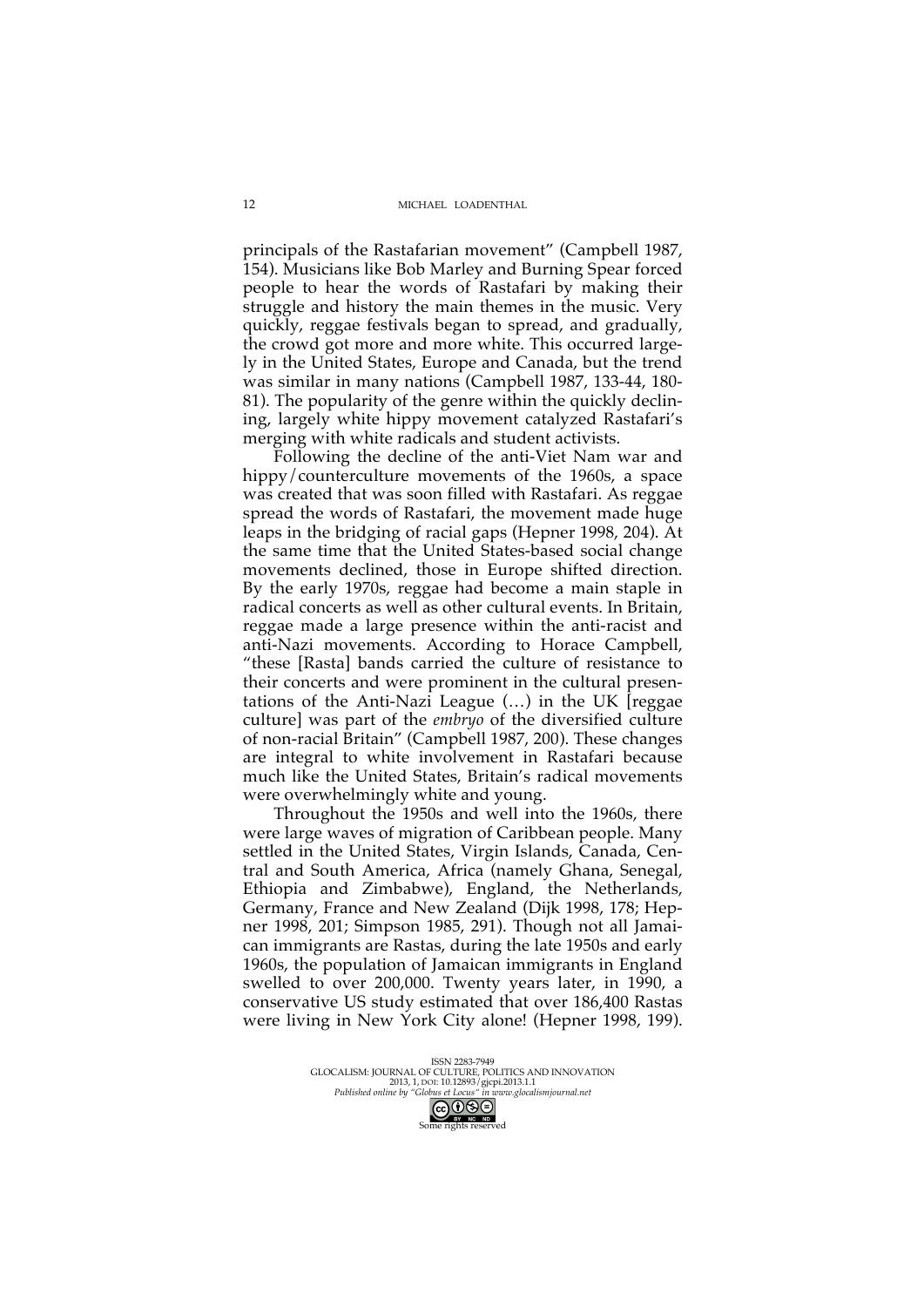As stated earlier in this study, though there are no studies located that outline the effects of these migrations on the racial makeup of the movement, it can be deduced that the introduction of large numbers of Rastafarians into non-Rastafarian neighborhoods and cities allowed for the movement to be seen by a larger, whiter population.

John Tomlinson and Néstor García Canclini discuss the idea of deterritorialization extensively in the realm of globalization theory. In his book, *Globalization and Culture*, Tomlinson describes globalization's tendency to create complex webs of connectivity, which helps it to spread cultural items beyond their original, nationally-defined borders (Tomlinson 1999, 30). This deterritorialization created a need for reterritorialization. This reterritorialization is an attempt for the displaced culture to "re-establish a cultural 'home'" (Canclini 1995, 228-229; Tomlinson 1999, 148). In the case of Rastafari, its new home was the cities and metropolises of the world. Rastafari has been deterritorialized because it no longer is a cultural entity found in Jamaica; it is a global movement that is *based* in Jamaica.

## *The experience of white Rastas as positive*

Throughout the interviews, testimonials and other materials located which were authored by white individuals, respondents report with surprising regularity a positive experience amongst the Rastafarian movement. Without repeating all the many praises given by white Rastas, it is difficult to relate the overwhelming message of acceptance felt by whites inside the Rastafarian movement. Such themes were noted in a variety of cases including interviews conducted by Barbara Makeda Blake Hannah, testimonies contained within Robert and Julia Roskind's book, Chiara Alessandra Bistarelli's study, *Immigration and Assimilation: The Rastafarian Experience*, Joseph Owens's book *Dread: The Rastafarians of Jamaica*, Prince Elijah William's *Book of Memory: A Rastafari Testimony* and a variety of postings located on Rastafarian online message boards, mailing lists and other online repositories. In addition, similar sentiments were expressed in emailed responses sent from US-based white Rastas Gregory Ste-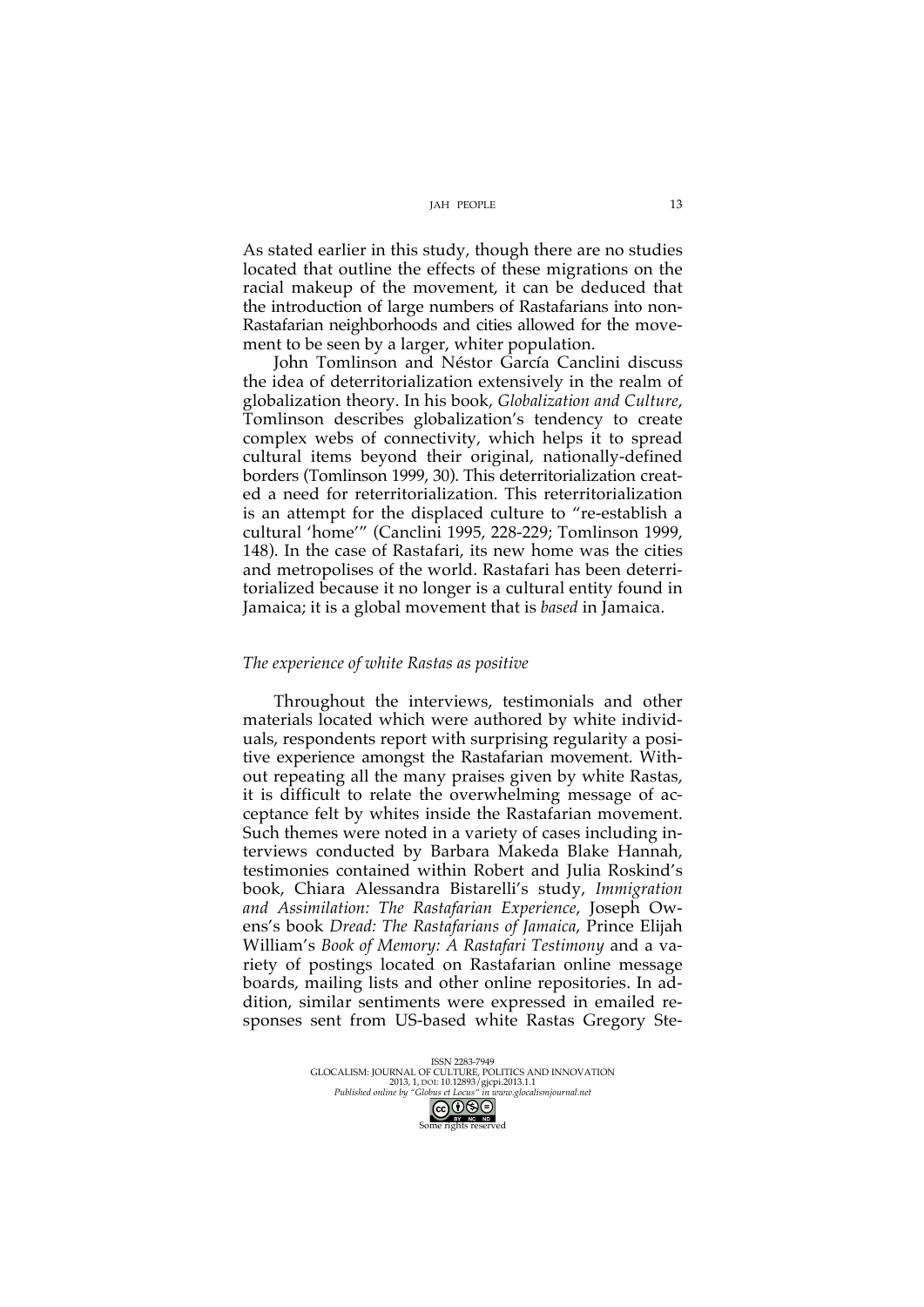#### MICHAEL LOADENTHAL

phens, Matthew DeLory and white Rasta scholar Michael Kuelker. Lastly, a US-based, white Rasta musician named Joseph Fennel was interviewed and shared similar words of understanding and acceptance. Throughout the narratives offered by these individuals, the messages remain the same – you do not have to be black to be a Rasta if you feel the spirit inside of you. The consensus among black Rastas and Rasta scholars is that Rastafari is felt and known in the heart not in the skin. White Rastas report similar experiences, and though some have had their faith questioned, most report that the acceptance and tolerance felt has been overwhelming. When asked about the importance of race, a 29-year old black Rasta man responded, "Marry and love whoever if they are green, red, black, or white. It is all the one and the same. Really because color is a hindrance to understanding the beauty and depth of other people" (Bistarelli 1996, 56).

#### ANALYSIS AND INTERPRETATION

Since the days of Marcus Garvey's "Back to Africa" movement, Rastafari has grown, changed and spread. 50 years ago, the notion of white Rastafarians may have seemed far-fetched, but now it is commonplace. The emergence of whites in the movement, resulting in the creation of a hybrid culture of white Rastas, forces students of Rastafari to beg the question, 'has Rastafari's views on race changed, or have they been reexamined and reinterpreted?' I would argue the latter. Disregarding the occasionally controversial words of Marcus Garvey, one would be hard pressed to find evidence that Rastafari ever advocated racism or racial superiority. This argument is highly contentious, yet one can examine the founding principals of the movement as well as its more current manifestations in order to prove this point. Prince Elijah Williams, a Rasta elder and scholar, seems to agree with this conclusion and writes:

The kingman of I Father never make up fi only black people. The Kingman of Rastafari didn't make up of only black people, it make up of every different nation in the world. Everyone…Because as I say the sun shine for everyone<sup>5</sup> (Williams 2003, 1).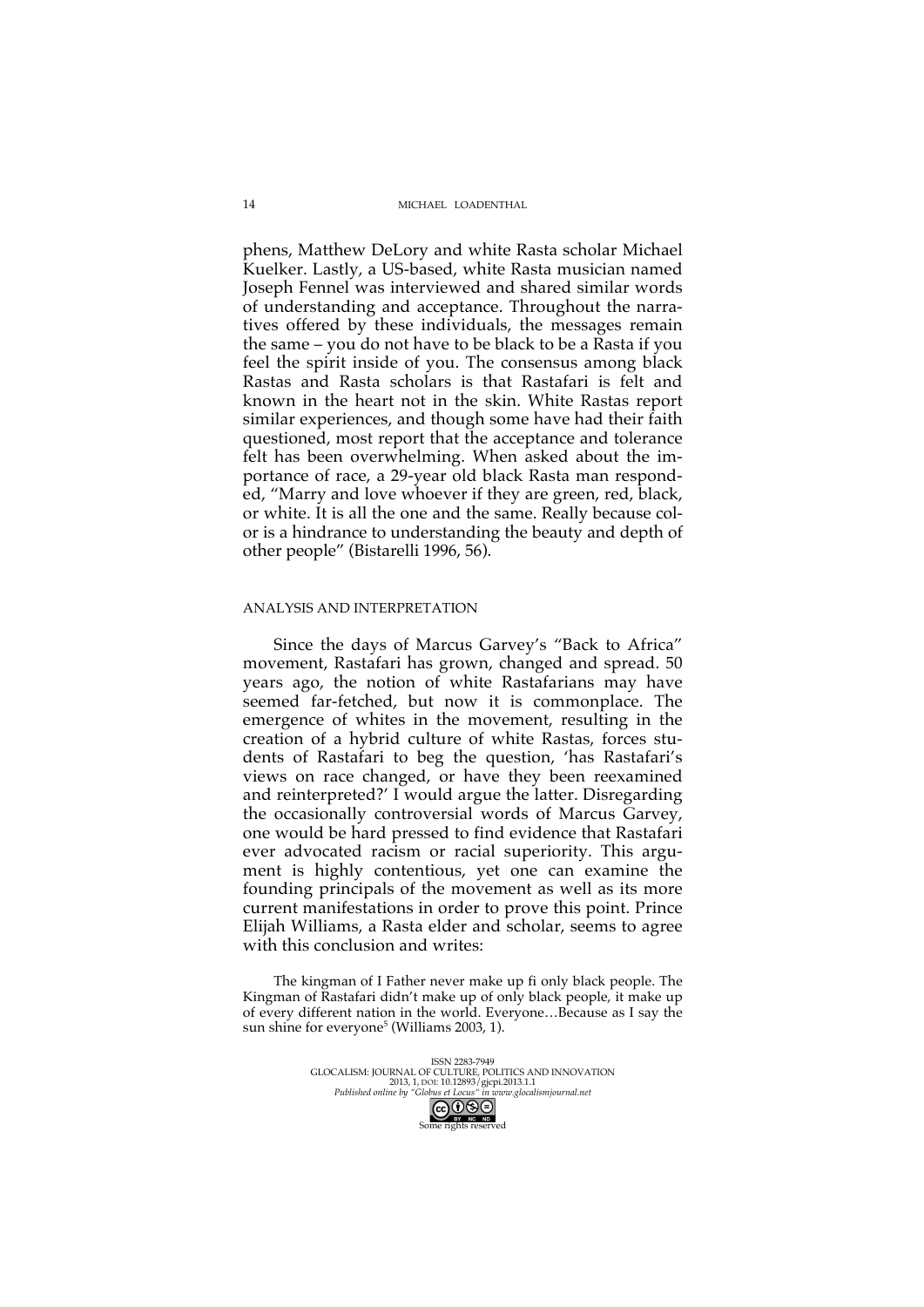Williams' words seem to mimic those of many Rasta elders and scholars. Race is not important, it is what is in the heart that really counts (Nicholas 1996, 30).

Once again there are numerous passages found that solidify this claim. Even the words of Halie Selassie himself seem to argue that race is not important. In a speech given by Selassie in 1964, and popularized in Bob Marley's song "War", Selassie says:

Until the philosophy which hold one race superior and another inferior is finally and permanently discredited and abandoned; until the basic human rights are equally granted to all without regard to race; until that day, the dream of lasting peace, world citizenship and the rule of international morality will remain a fleeting illusion (Campbell 142).

This excerpt from Selassie's speech shows that not only was Rasta not advocating racism in the 1960s, its main spokesman and prophet, spoke out against discrimination. While Marcus Garvey's words can be interpreted to advocate racial superiority, and while his influence in Rastafari's beginnings are significant, one cannot effectively argue that Rastafari has ever promoted or supported a platform of racism, racial superiority or hatred towards white people (Simpson 1985, 287). Maybe white involvement in the movement was not an issue that was explored until Rastafari spread to white areas? It was at this point that members of the movement began to look towards their teachings and reinterpret their typically black movement as one that embraces and welcomes members of all races.

In some instances within Rasta texts, the term "white" is used to mean oppressor. In this sense, the white race is historically "in league with Satan", but, "nevertheless, it is thought to be possible for a white man to break the chains of his condemnation and follow a holy way of life, if his commitment and perseverance are strong enough" (Nicholas 1996, 30). While white is sometimes used to categorize oppressors, it is usually qualified with the claim that whites can break from this cycle and join in the Rasta struggle for liberation and empowerment (Murrell 1998, 6). An interesting use of the word "white" can be found when describing the agents of Babylon. As an example, a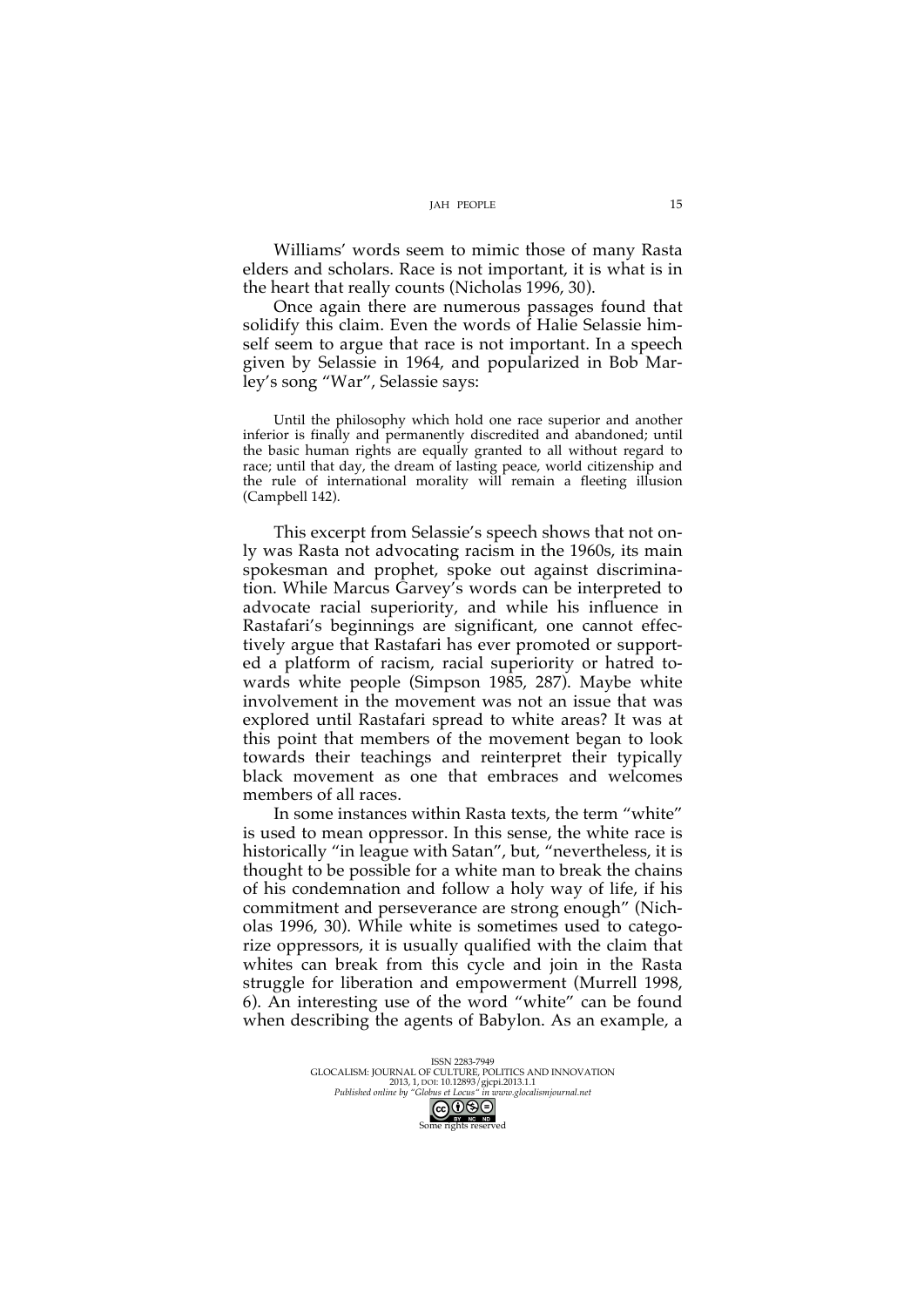white plantation owner, a black cop and a Latino land owner would all be considered "white" because they are acting as oppressors, as agents of Babylon. Despite their race, politicians, police, clergymen, teachers, landholders and business and professional people were all included as agents of oppression (Cashmore 2979, 91; Simpson 1985, 287).

This reinterpretation of Rastafari by individuals may be made easier by the lack of official religious doctrine that exists to outline the beliefs and practices of the movement. The system of beliefs is defined largely by a "body of myths and rituals, which vary somewhat among different groups and individuals" (Bistarelli 1996, 6). Since the Rastas have no single book (religious or otherwise) as a basis for their movement, but rather take parts from many books, their culture is largely maintained through oral tradition (Nettleford 1998, 318-319). Because of the lack of official rules and religious mandates, followers are tasked to discern the words of God and apply it to their own life as they see fit (Roskind, Roskind 2001, 33). This loose structuring allows for whites to join and interact with the movement by reducing dogmatic restrictions.

The final area explored herein concerns the motivations of whites to join the historically-black movement. After reviewing the interviews, testimonies and analysis of white Rastas, 12 distinct themes emerge explaining why white individuals, and specifically white liberals and radicals, join the movement:  $\overline{1}$ ) The appeal of an ideology that promotes empowerment and liberation (Hannah 2002, 128; Hepner 1998, 212); 2) The appeal of an ideology that promotes solidarity with oppressed peoples (Hannah 2002, 127); 3) The appeal of an ideology that opposes racism (Campbell 1987, 63; Nettleford 1998, 319); 4) The appeal of an ideology that opposes capitalism (Campbell 1987, 64,70; Hepner 1998, 210); 5) The appeal of an ideology that opposes colonialism; 6) The appeal of an ideology that opposes imperialism (Hepner 1998, 210); 7) The appeal of an ideology that promotes naturalism, simplicity and the rejection of materialism (Frankston 2003); 8) The appeal of an ideology that helps to answer complex spiritual questions and helps one reach enlightenment (Cash-

> ISSN 2283-7949 GLOCALISM: JOURNAL OF CULTURE, POLITICS AND INNOVATION 2013, 1, DOI: 10.12893/gjcpi.2013.1.1 *Published online by "Globus et Locus" in www.glocalismjournal.net* CO OS O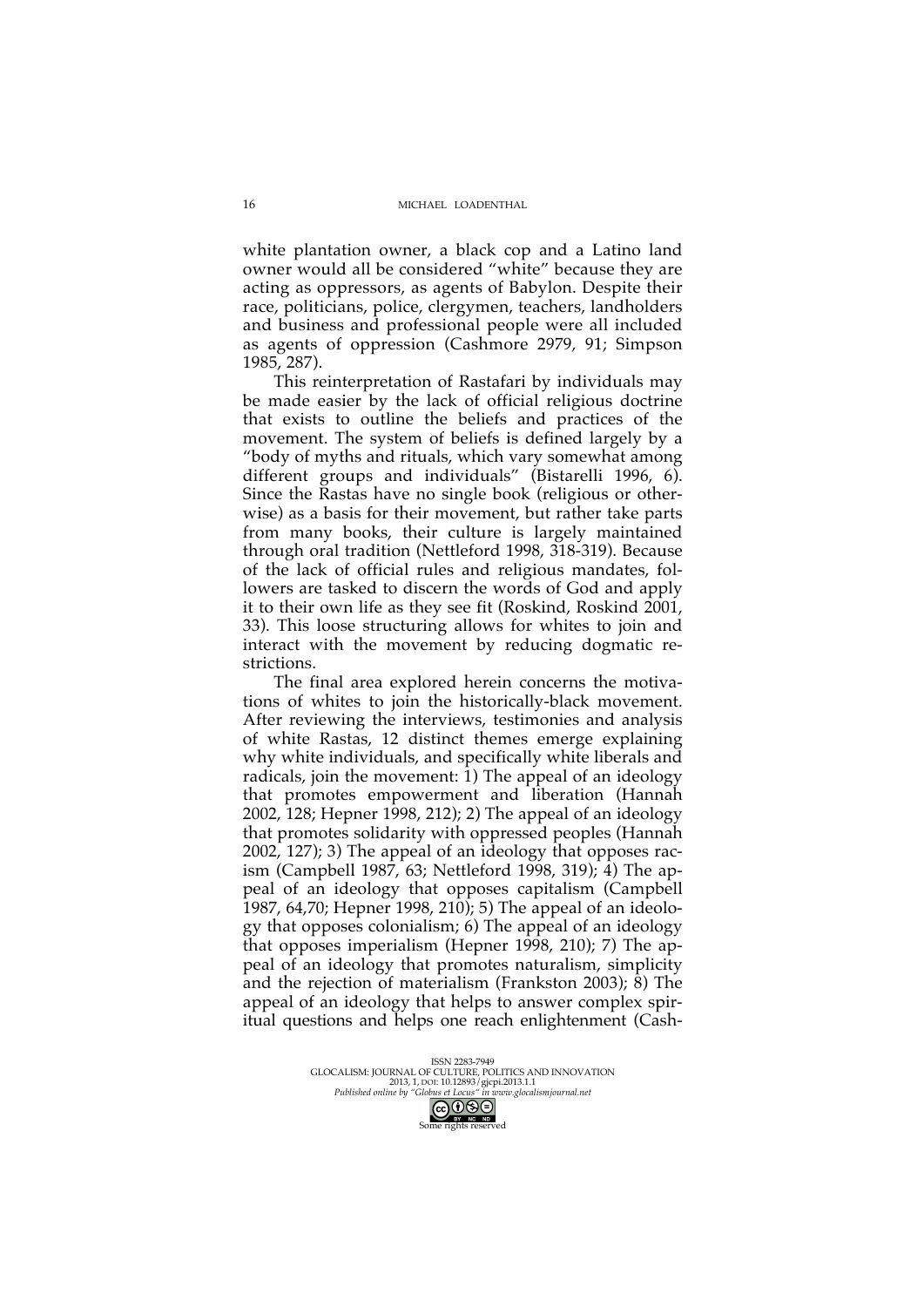more 1979, 93); 9) The appeal of an ideology that promotes unity, romanticism and the notion of One Love (Campbell 1987, 142; Hannah 2002 12-13; Henke 2003); 10) The appeal of an ideology that opposes the State (Campbell 1987, 85, 133; Simpson 1985, 288); 11) The appeal of an ideology that teaches "people's history", and a reinterpretation of the Bible (Chevannes 1998, 57; Frankston 2003; Hannah 2002, 90); 12) The appeal of an ideology that works for the creation of utopia (Hepner 1998, 210-212). These motivations were derived from the words of white Rastas, and to a lesser degree, from studies concerning the movement as a whole. The motivations outlined above seem to reason that the majority of whites who join the Rasta movement are already left leaning, appearing on some sort of continuum from liberal to progressive to revolutionary leftists. This complements the idea that to a degree, Rastafari gathered members from the dwindling hippy, student and radical movements of the 1960s.

#### CONCLUSION

Rastafari, the struggle for liberation, empowerment and against Babylon, is constantly changing. The Rastafari of 1930 is not the Rastafari of the present. This study aims to show that Rastafari has never *promoted* racism, but instead allows participants to interpret the words of Jah for themselves. This openness allows whites to join the movement, and has created not only a deterritorialized Rastafari, but a hybrid culture of white Rastafarians. This hybrid culture was furthered by the popularity of reggae music in the 1960s and 1970s, the decline of the organized left following the end of the Viet Nam War and the mass migration of Caribbean people. This study attempts to highlight the experiences of whites in this hybrid culture as well as their motivations for becoming involved. Apart from the experiences of whites in the movement, this study attempts to show how Rastafari has spread and become popularized in its 40-year span, and in doing so, establish a timeline for the deterritorialization of the movement. The chronological emphasis was also meant to further understanding of the conditions that necessitated the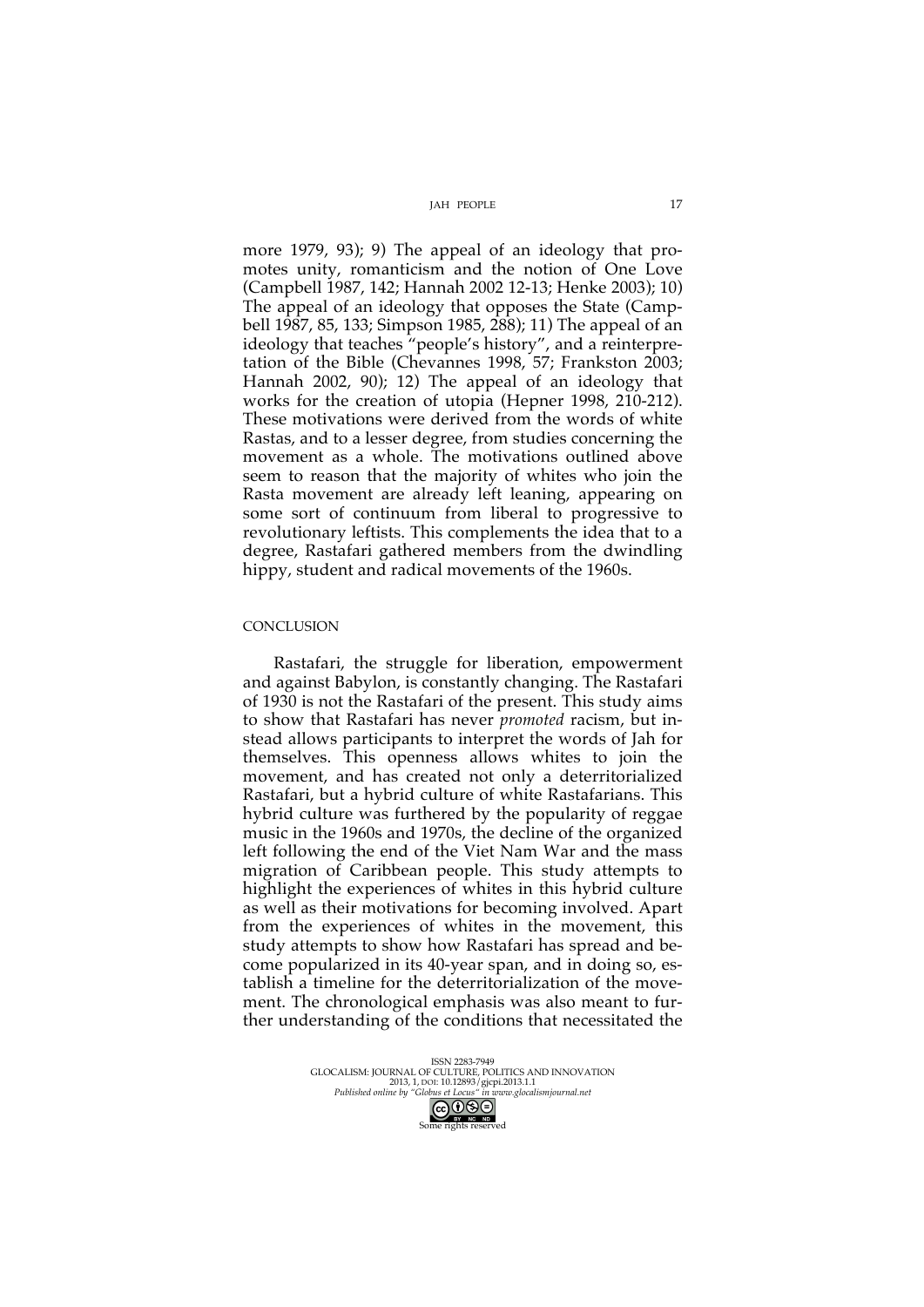creation of a black-led movement in Jamaica, and why that movement was appealing to a mass audience. While this study is far from complete, it has contributed to the filling of a void outlined by Hepner who stated, "The increasingly multiethnic and international character of Rastafari suggests the need for an interpretive [study] rooted in the analysis of Rastafari beliefs, practices, symbols and norms" (Hepner 1998, 213). When compared to the work already in existence, this study asks new questions and provides a window towards new answers and directions.

Rastafari, approaching its centennial anniversary, is thus a relatively new religious, social and political framework. Its oppositional development alongside that of African slavery, British colonialism, Italian fascism, and Jamaican class stratification formed specific boundaries for its development. While the racial politics of the movement are based around a collection of amorphous texts, like other social movements, the actualized experience of participants is a more accurate gauge of politics then stoic scripture. Thus, the Rastafari movement can be judged to be as racially exclusionary or inclusive as its participants, which to Rastafari's advancement, tend to populate the community from politically progressive and socially radical spheres of society. The white Rastafarian thus exists as an interesting site for an examination of hybridized cultures, and in a more general sense, the *glocal*. The globally lived, locally experienced reality of segmented subcultures allows these sites to be internationally dispersed yet extremely local at the same time. Rastafarian subcultures in the American Midwest would likely share a great deal of similarity with equally isolated Rasta communities in Europe, as both are derived from expatriated adherents and deteritorialized, learned culture. Thus while local collectivities of Rastas in larger communities such as those in Jamaica, England and some US cities may be inundated with black, Jamaican-born individuals, these persons are not required for an authentic, yet white-dominated Rastafari. The movement's ability to carry on within this unique physicality is a testament to its hybridized nature, as well as its porous nature which allows for internal resistance to surface, and external interest to penetrate.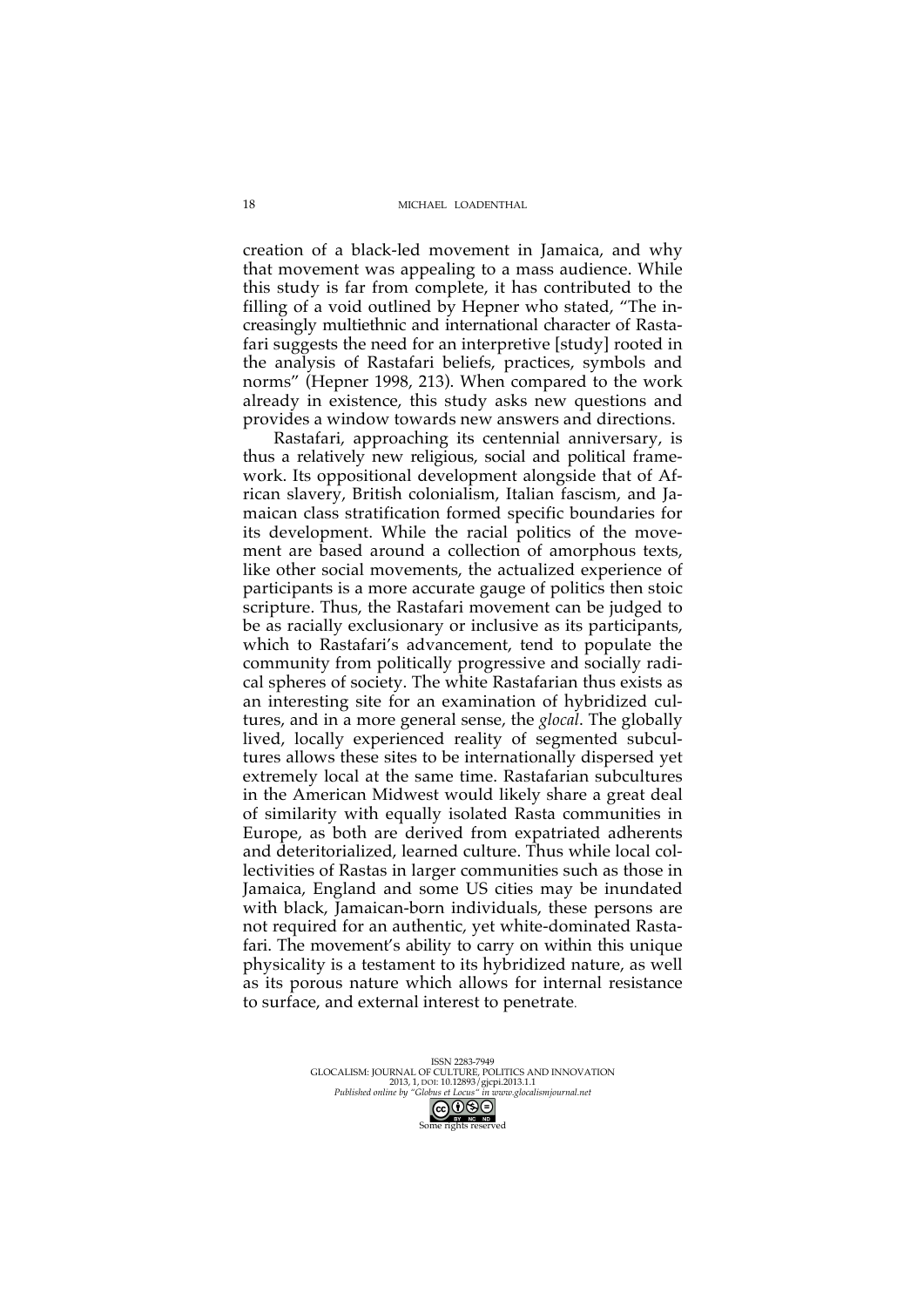#### **NOTES**

<sup>1</sup> Though this simplistic breakdown of Rastafari was found in Murrell's introduction to Chanting Down Babylon, it was originally developed by Joseph Owens in 1973 and revised by Michael N. Jagessar in 1991.

<sup>2</sup> Babylon is a concise representation for the forces of political, economic, social, cultural and spiritual oppression. Rastas reject Babylon and work to remove themselves from its grasp.

<sup>3</sup> I have also conducted research 'on the ground' in Jamaica during the 2004-2005, Fall/Winter scholastic term. During this time I authored two papers, the second of which is a 73 page ethnographic study. The papers are both available online and can be found at: Loadenthal, Michael, *The Long Wait for Freedom: Examining Conceptions of Party Politics and Political Violence Within Rastafari*. Kingston, Jamaica: School for International Training/University of the West Indies, October 1, 2004 (http://www.academia.edu/1466714/\_2004\_The\_ Long\_ Wait\_for\_Freedom\_Examining\_Conceptions\_of\_Party\_Politics\_and\_Political\_V iolence\_within\_Rastafari); Loadenthal, Michael, *"Fire Pon Babylon, Fire Pon Rome": The Construction of Oppression, Utopia and Social Change Within Rastafari*. Kingston and Negril, Jamaica: School for International Training/University of the West Indies, December 8, 2004 (http://www.academia.edu/1466709/\_2004 The pon\_Babylon\_Fire\_pon\_Rome\_The\_Construction\_of\_Oppression\_Utopia<br>
\_and\_Social\_Change\_Within\_Rastafari).

 $\frac{3}{4}$ This data was collected in Fall/Winter 2003.

<sup>5</sup> William's words are presented in an attempt to preserve their original meaning and intention. It is common practice in Rastafari to use modified English words. As an example, the word "kingman" is the Rasta equivalent to the English word Kingdom. As Michael Kuelker explained to me in personal correspondences, "notice that the second syllable of the latter word sounds like 'dumb,' hence the change". Often times words or parts of words that have negative connotations are changed. This is fairly common in referring to man's relationship with Jah.

#### REFERENCES

Appadurai 1996: A. Appadurai, *Modernity at Large: Cultural Dimensions of Globalization* (Minneapolis, University of Minnesota Press).

Bistarelli 1996: C. Alessandra Bistarelli, *Immigration and Assimilation: The Rastafarian Experience* (Washington DC, George Washington University Columbian School of Art and Sciences).

Campbell 1987: H. Campbell, *Rasta and Resistance: From Marcus Garvey to Walter Rodney* (Trenton, Africa World Press, Inc.).

Canclini 1995: N.G. Canclini, *Hybrid Cultures: Strategies for Entering and Leaving Modernity* (Minneapolis, University of Minnesota Press).

Cashmore 1979: E. Cashmore, *Rastaman: The Rastafarian Movement in England* (London, Unwin Paperbacks).

Chevannes 1998: B. Chevannes, *Rastafari and the Exorcism of the Ideology of Racism and Classism in Jamaica*, in N.S. Murrell, W.D. Spencer, A.A. McFarlane (eds.), *Chanting Down Babylon, The Rastafari Reader* (Philadelphia, Temple University Press), pp. 55-71.

DeLorey 2003: M. DeLorey, "RE: white rastafarian research", email response to Michael Loadenthal, 13 Nov. 2003.

Dijk 1998: F. Jan Van Dijk, *Chanting Down Babylon Outernational: The Rise of Rastafari in Europe, the Caribbean, and the Pacific*, in N.S. Murrell, W.D. Spencer, A.A. McFarlane (eds.), *Chanting Down Babylon, The Rastafari Reader* (Philadelphia, Temple University Press), pp. 178-198.

> ISSN 2283-7949 GLOCALISM: JOURNAL OF CULTURE, POLITICS AND INNOVATION 2013, 1, DOI: 10.12893/gjcpi.2013.1.1 *Published online by "Globus et Locus" in www.glocalismjournal.net* **COOSE**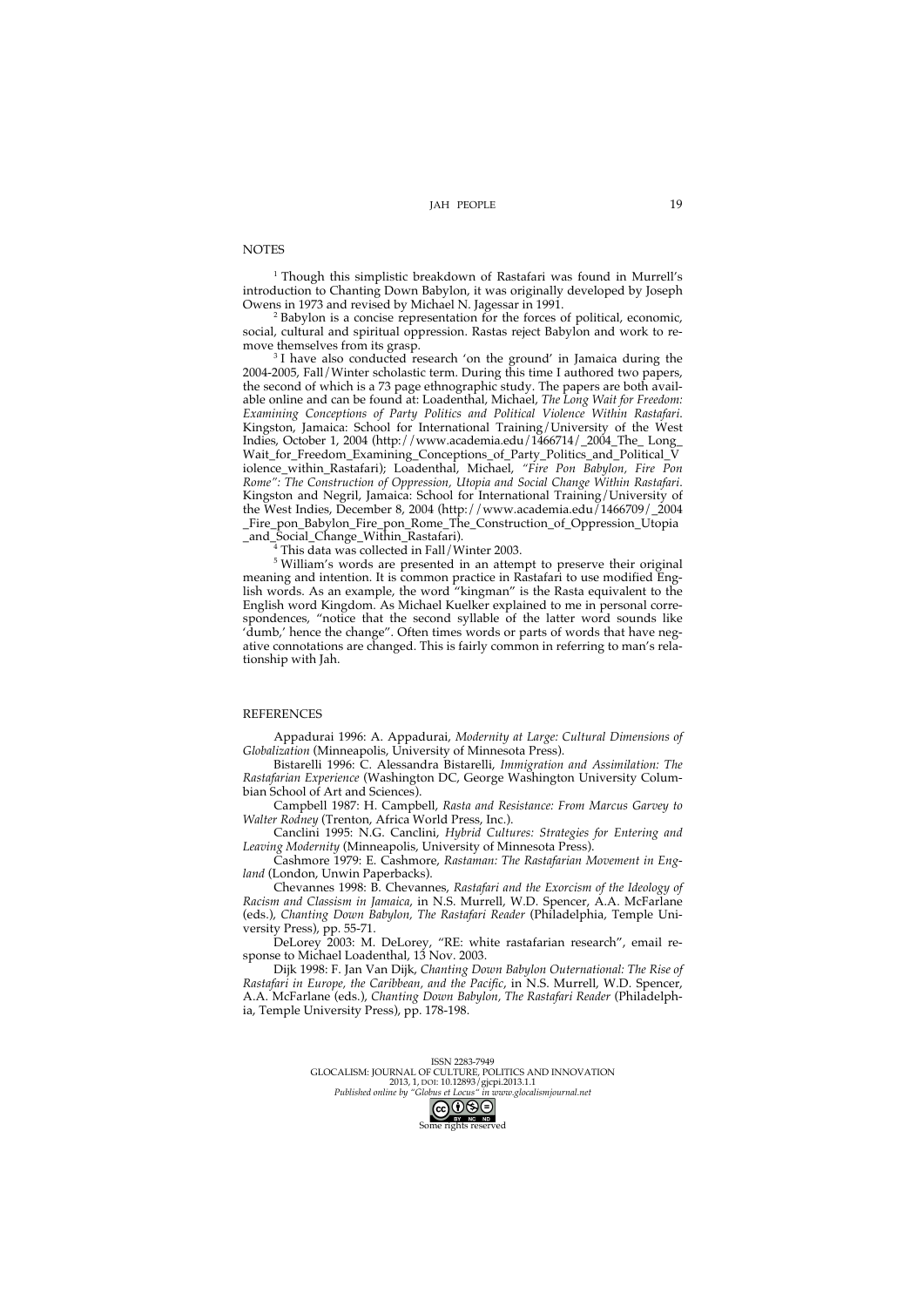Edmonds 1998: E.B. Edmonds, *The Structure and Ethos of Rastafari*, in N.S. Murrell, W.D. Spencer, A.A. McFarlane (eds.), *Chanting Down Babylon, The Rastafari Reader* (Philadelphia, Temple University Press), pp. 349-360.

Fennel 2003: J. Fennel, Online interview, in *Fight the Hatred With Love,* conducted by rastafaritoday.com. 20 Oct. 2003 (<http://www.rastafaritoday.com>).

Frankston 2003: D. Frankston, "Re: white rastafarian research", email response to Michael Loadenthal, 8 Oct. 2003.

Hannah 2002: B.M.B. Hannah, *Rastafari: The New Creation* (Kingston, Jamaican Media Productions Ltd.).

Henke 2003: H. Henke, "RE: white Rastafarian research", email response to Michael Loadenthal, 22 Oct. 2003.

Hepner 1998: R.L. Hepner, *Chanting Down Babylon in the Belly of the Beast: The Rastafarian Movement in the Metropolitan United States*, in N.S. Murrell, W.D. Spencer, A.A. McFarlane (eds.), *Chanting Down Babylon, The Rastafari Reader* (Philadelphia, Temple University Press), pp. 199-216.

Hutton, Murrell 1998: C. Hutton, N.S. Murrell, *'Rastas' Psychology of Blackness, Resistance, and Somebodiness*, in N.S. Murrell, W.D. Spencer, A.A. McFarlane (eds.), *Chanting Down Babylon, The Rastafari Reader* (Philadelphia, Temple University Press), pp. 36-54.

Johnson-Hill 1995: J.A. Johnson-Hill*, I-Sight, The World of Rastafari: An Interpretive Sociological Account of Rastafarian Ethics* (Metuchen, The American Theological Library Association and The Scarecrow Press, Inc.).

Johnson 2003: S. Johnson, "RE: rastafarian research", representing the Institute of Jamaica, email response to Michael Loadenthal, 7 Oct. 2003.

Kuelker 2003: M. Kuelker, "RE: white Rastafarian research", email response to Michael Loadenthal, 8 Oct. 2003.

Kuelker 2003: M. Kuelker, "Excerpt from Book of Memory: A Rastafari Testimony", email response to Michael Loadenthal, 23 Oct. 2003.

Lewis 1998: R. Lewis, *Marcus Garvey and the Early Rastafarians: Continuity and Discontinuity*, in N.S. Murrell, W.D. Spencer, A.A. McFarlane (eds.), *Chanting Down Babylon, The Rastafari Reader* (Philadelphia, Temple University Press), pp. 145-157.

Lions of Israel: *Lions of Israel: Their Mission*, in <http://www.lionsofisrael.com>, homepage, 20 Oct. 2003.

McPherson 1991: E.S.P. McPherson, *Rastafari and Politics: Sixty Years of a Developing Cultural Ideology. A Sociology of Development Perspective* (Clarendon, Black International Iyahbinghi Press).

Multiple Authors 2003: "The Thirteen Commandments of Rastafari", online postings to discussion group, 6 Jun. 2003 – 26 Aug. 2003, Yahoo Groups: Rastafari, in <http://groups.yahoo.com/group/rastafari-org/> (20 Oct. 2003).

Murrell 1998: N.S. Murrell, *Introduction*, in N.S. Murrell, W.D. Spencer, A.A. McFarlane (eds.), *Chanting Down Babylon, The Rastafari Reader* (Philadelphia, Temple University Press).

Murrell, Bethea, Edmonds, McFarlane 1998: N.S. Murrell, I.K. Bethea, E.B. Edmonds, A.A. McFarlane, *Glossary*, in N.S. Murrell, W.D. Spencer, A.A. McFarlane, *Chanting Down Babylon, The Rastafari Reader* by (Philadelphia, Temple University Press).

Murrell, Spencer, McFarlane 1998: N.S. Murrell, W.D. Spencer, A.A. McFarlane (eds.), *Chanting Down Babylon, The Rastafari Reader* (Philadelphia, Temple University Press).

Nettleford 1998: R. Nettleford, *Discourse on Rastafarian Reality*, in N.S. Murrell, W.D. Spencer, A.A. McFarlane (eds.), *Chanting Down Babylon, The Rastafari Reader* (Philadelphia, Temple University Press), p. 311-25.

Nicholas 1996: T. Nicholas, *Rastafari: A Way of Life* (Chicago, Research Associates School Times Publications and Frontline Distribution Intl, Inc.).

Owens 1976: J. Owens, *Dread: The Rastafarians of Jamaica* (Kingston, Heinemann Educational Books Ltd.).

> ISSN 2283-7949 GLOCALISM: JOURNAL OF CULTURE, POLITICS AND INNOVATION 2013, 1, DOI: 10.12893/gjcpi.2013.1.1 *Published online by "Globus et Locus" in www.glocalismjournal.net* COOSE